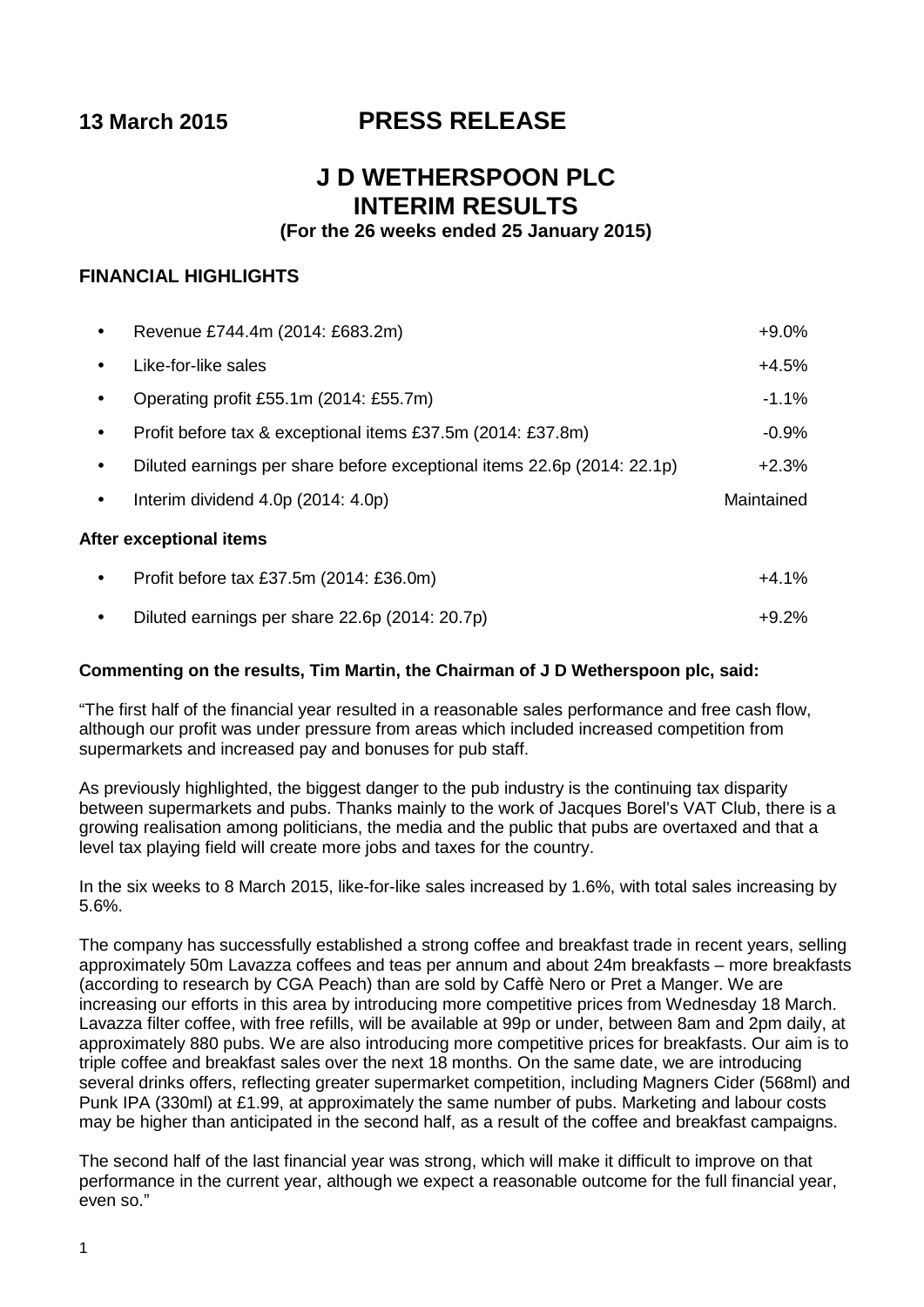Enquiries:

| John Hutson   | <b>Chief Executive Officer</b> | 01923 477777 |
|---------------|--------------------------------|--------------|
| Ben Whitley   | Interim Finance Director       | 01923 477777 |
| Eddie Gershon | Company spokesman              | 07956 392234 |

Photographs are available at: [www.newscast.co.uk](http://www.newscast.co.uk/)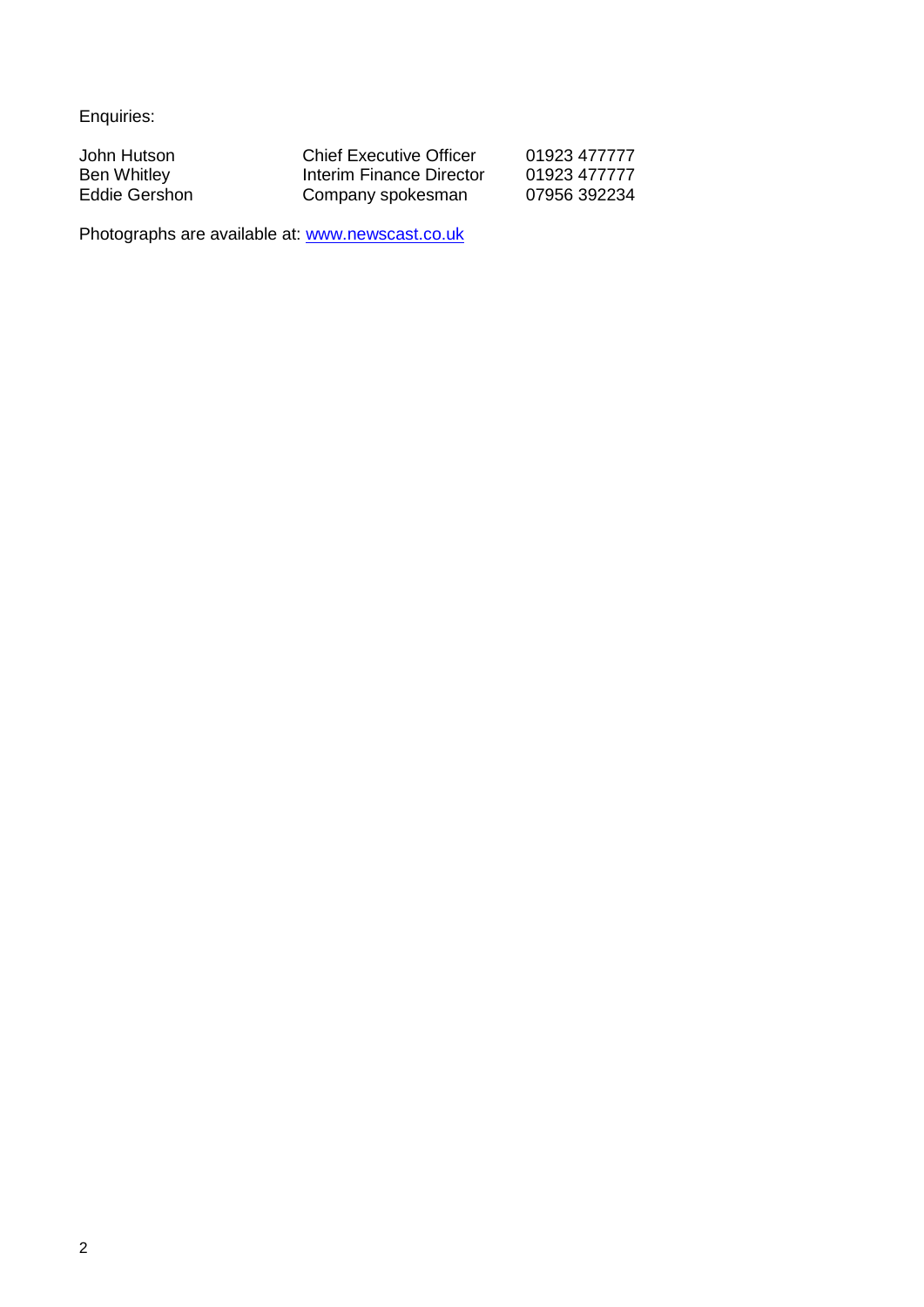# Notes to editors<br>1. JD W

- 1. JD Wetherspoon owns and operates pubs throughout the UK. The Company aims to provide customers with good-quality food and drink, served by well-trained and friendly staff, at reasonable prices. The pubs are individually designed and the Company aims to maintain them in excellent condition.
- 2. Visit our website [www.jdwetherspoon.co.uk](http://www.jdwetherspoon.co.uk/)
- 3. This announcement has been prepared solely to provide additional information to the shareholders of JD Wetherspoon, in order to meet the requirements of the UK Listing Authority's Disclosure and Transparency Rules. It should not be relied on by any other party, for other purposes. Forward-looking statements have been made by the directors in good faith using information available up until the date that they approved this statement. Forward-looking statements should be regarded with caution because of inherent uncertainties in economic trends and business risks.
- 4. The next trading statement will be issued on 6 May 2015.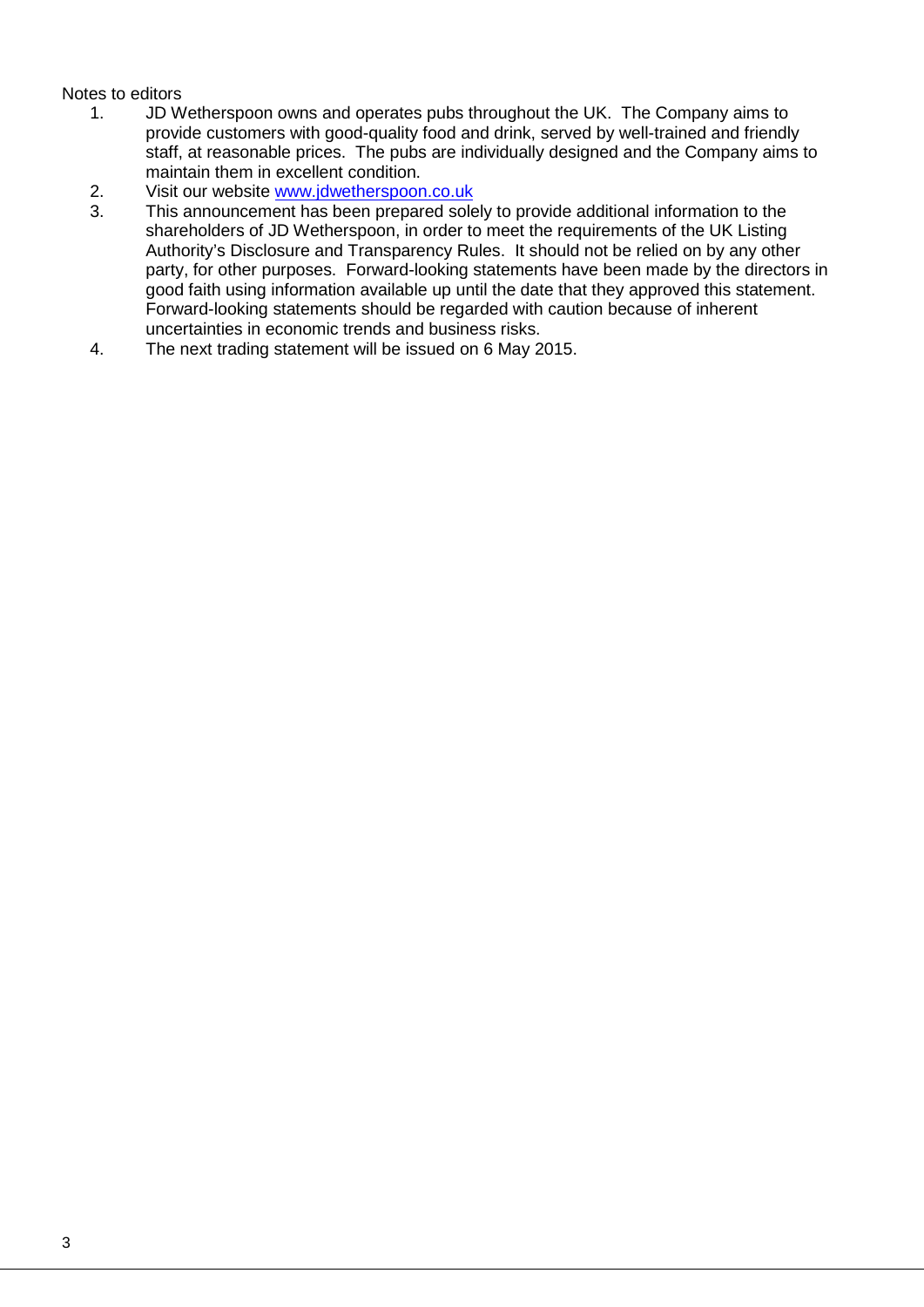#### **CHAIRMAN'S STATEMENT AND OPERATING REVIEW**

In the 26 weeks ended 25 January 2015, like-forlike sales increased by 4.5%, with total sales increasing by 9.0% to £744.4m (2014: £683.2m). Like-for-like bar sales increased by 1.5% (2014: 3.4%), food by 10.1% (2014: 10.5%) and fruit/slot machines by 1.1% (2014: decreased by 9.5%).

Operating profit decreased by 1.1% to £55.1m (2014: £55.7m). The operating margin was 7.4% (2014: 8.2%). Profit before tax and exceptional items decreased by 0.9% to £37.5m (2014: £37.8m), owing mainly to a slightly lower gross margin, higher rates of pay for pub staff and higher utility costs. There were no exceptional items this year, so profit increased by 4.1%, compared with last year's post-exceptional profit of £36.0m.

Diluted earnings per share, before exceptional items, increased by 2.3% to 22.6p (2014: 22.1p), helped by a slightly lower corporation tax rate and a slightly lower number of shares in issue. Diluted earnings per share after exceptional items increased by 9.2% to 22.6p (2014: 20.7p).

As illustrated in the table in the tax section below, the company paid taxes of £305.3m in the period under review, compared with £290.7m in the same period last year.

Net interest was covered 3.1 times by operating profit (2014: 3.1 times, before exceptional items). Total capital investment was £93.8m in the period (2014: £82.7m), with £72.4m spent on freehold reversions of properties where Wetherspoon was the tenant and new pub openings (2014: £58.0m). In addition, £21.4m was spent on existing pubs (2014: £24.7m).

There were no exceptional items (2014: a charge of £1.8m which related to interest due to HMRC, following the 'Rank' High Court decision of October 2013, in respect of gaming machines).

Free cash flow, after capital investment of £21.4m on existing pubs and payments of tax and interest, increased to £44.9m (2014: £42.6m). Free cash flow per share was 36.5p (2014: 33.8p).

# **Dividends**

The board declared an interim dividend of 4.0p per share for the current interim financial period ending 25 January 2015 (2014: 4.0p per share). The interim dividend will be paid on 28 May 2015 to those shareholders on the register at 1 May 2015. The dividend was covered 5.9 times by profit (2014: 5.2 times).

# **Corporation tax**

We expect the overall corporation tax charge for the financial year, including current and deferred taxation, to be approximately 25.7% before exceptional items (July 2014: 25.8%). The decrease is due to a reduction in the corporation tax rate, partially offset by an increase in deferred tax liability.

As in previous years, the company's tax rate is higher than the standard UK tax rate, owing mainly to depreciation which is not eligible for tax relief.

# **Financing**

As at 25 January 2015, the company's net borrowings (including finance leases) were £597.2m, an increase of £40.6m, compared with those of the previous year end (27 July 2014: £556.6m). Our net-debt-to-EBITDA ratio was 3.38 times at the period's end.

Following the period's end, the company concluded an amendment and restatement of its existing banking facility. An increased non-amortising facility of £820 million was arranged, on slightly better terms, expiring in February 2020. The facility is syndicated to a total of 11 lenders. The second half cash flows will reflect approximately £3.4m of associated fees.

# **Property**

During the period, we opened 12 new pubs and closed three pubs, bringing the number of pubs open at the period's end to 936. Of these new openings, 11 were freehold purchases. We expect to open approximately 30 pubs in this financial year. This is at the lower end of expectations, owing mainly to a slower-than-anticipated rate of regulatory approvals.

# **Taxes and regulation**

As many companies have highlighted, pubs and restaurants pay far higher levels of tax than do supermarkets. The main disparity relates to VAT (value added tax), since supermarkets pay no VAT in respect of their food sales, whereas pubs pay 20%, enabling supermarkets to subsidise their alcoholic drinks prices. Pubs also pay approximately 15p per pint in respect of business rates, while supermarkets pay only about 1.5–2p per pint.

In addition, the government has recently introduced both a 'late-night levy' and additional fruit/slot machine taxes, further reducing the competitive position of pubs in relation to supermarkets.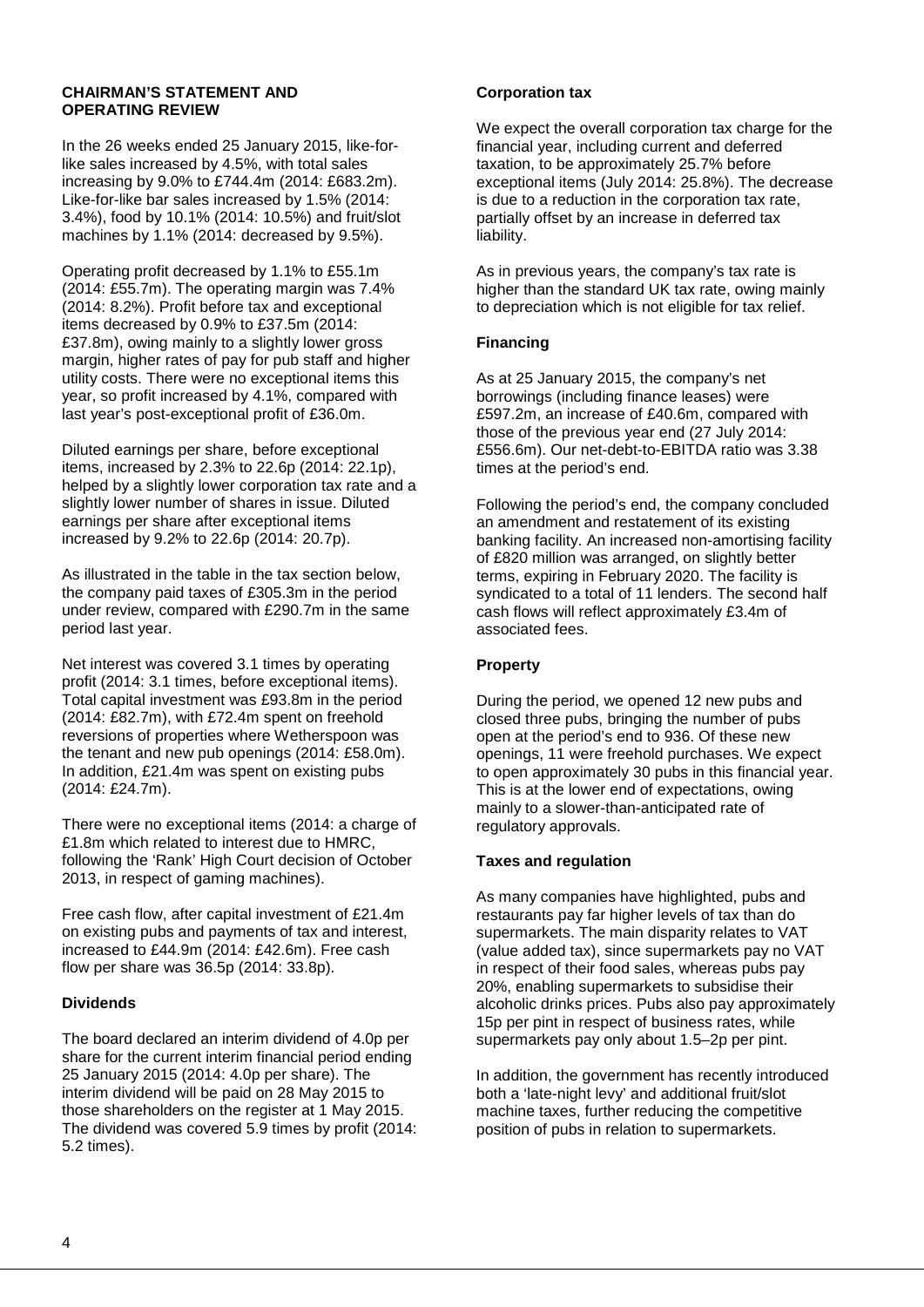It is widely acknowledged that the tax disparity with supermarkets is unfair and that pubs create more jobs and more taxes per pint or per meal than do supermarkets and that it does not make social or economic sense for the tax régime to favour supermarkets. We acknowledge the need to pay a reasonable level of taxes, but hope that legislators will make progress in creating a level playing field for all businesses which sell similar products.

The taxes paid by Wetherspoon in the period under review were as follows:

|                               | 2015                       | 2014                         |
|-------------------------------|----------------------------|------------------------------|
|                               |                            | <b>First half First half</b> |
|                               | £m<br>(estimate) (rebased) | £m                           |
|                               |                            |                              |
| VAT                           | 144.8                      | 133.6                        |
| Alcohol duty                  | 75.2                       | 74.7                         |
| PAYE and NIC                  | 40.7                       | 38.0                         |
| <b>Business rates</b>         | 24.0                       | 22.5                         |
| Corporation tax               | 7.8                        | 8.8                          |
| Corporation tax credit        | (2.0)                      |                              |
| (historic capital allowances) |                            |                              |
| Machine duty                  | 5.7                        | 5.5                          |
| Climate change levy           | 3.0                        | 3.0                          |
| Fuel duty                     | 1.9                        | 1.1                          |
| Carbon tax                    | 1.8                        | 1.3                          |
| Stamp duty                    | 1.2                        | 1.2                          |
| Landfill tax                  | 0.8                        | 0.7                          |
| Premise licence and           | 0.4                        | 0.3                          |
| <b>TV</b> licences            |                            |                              |
| <b>TOTAL TAX</b>              | £305.3m                    | £290.7m                      |
| <b>PROFIT AFTER TAX</b>       | £27.8m                     | £27.9m                       |
| (Pre-exceptional)             |                            |                              |

# **Further progress**

As previously highlighted, the company continues to try to upgrade as many areas of the business as possible. Current initiatives include investment in various IT and accounting systems, improved management of repairs and maintenance and improved training for pub and kitchen managers. We also allocated £15.3m (2014: £14.0m) in bonuses and free shares to employees, 98% of which was paid to those below board level and 83% of which was paid to those working in our pubs.

As we have reported, the company has received a record number of recommendations in CAMRA's Good Beer Guide 2015 – more, we believe, than any other pub company. In this connection, 925 of our pubs have also achieved approval from Casque Marque, a brewery-run scheme which encourages high standards in ale quality. In addition, the number of pubs receiving the maximum hygiene rating, in respect of the local-authority-run scheme

Scores on the Doors, continues to increase, with 784 pubs (out of 838 which have been officially rated) scoring 5 out of 5 – a higher percentage of maximum scores than any other substantial pub company.

### **Current trading and outlook**

The first half of the financial year resulted in a reasonable sales performance and free cash flow, although our profit was under pressure from areas which included increased competition from supermarkets and increased pay and bonuses for pub staff.

As previously highlighted, the biggest danger to the pub industry is the continuing tax disparity between supermarkets and pubs. Thanks mainly to the work of Jacques Borel's VAT Club, there is a growing realisation among politicians, the media and the public that pubs are overtaxed and that a level tax playing field will create more jobs and taxes for the country.

In the six weeks to 8 March 2015, like-for-like sales increased by 1.6%, with total sales increasing by 5.6%.

The company has successfully established a strong coffee and breakfast trade in recent years, selling approximately 50m Lavazza coffees and teas per annum and about 24m breakfasts – more breakfasts (according to research by CGA Peach) than are sold by Caffè Nero or Pret a Manger. We are increasing our efforts in this area by introducing more competitive prices from Wednesday 18 March. Lavazza filter coffee, with free refills, will be available at 99p or under, between 8am and 2pm daily, at approximately 880 pubs. We are also introducing more competitive prices for breakfasts. Our aim is to triple coffee and breakfast sales over the next 18 months. On the same date, we are introducing several drinks offers, reflecting greater supermarket competition, including Magners Cider (568ml) and Punk IPA (330ml) at £1.99, at approximately the same number of pubs. Marketing and labour costs may be higher than anticipated in the second half, as a result of the coffee and breakfast campaigns.

The second half of the last financial year was strong, which will make it difficult to improve on that performance in the current year, although we expect a reasonable outcome for the full financial year, even so.

> **Tim Martin** Chairman 12 March 2015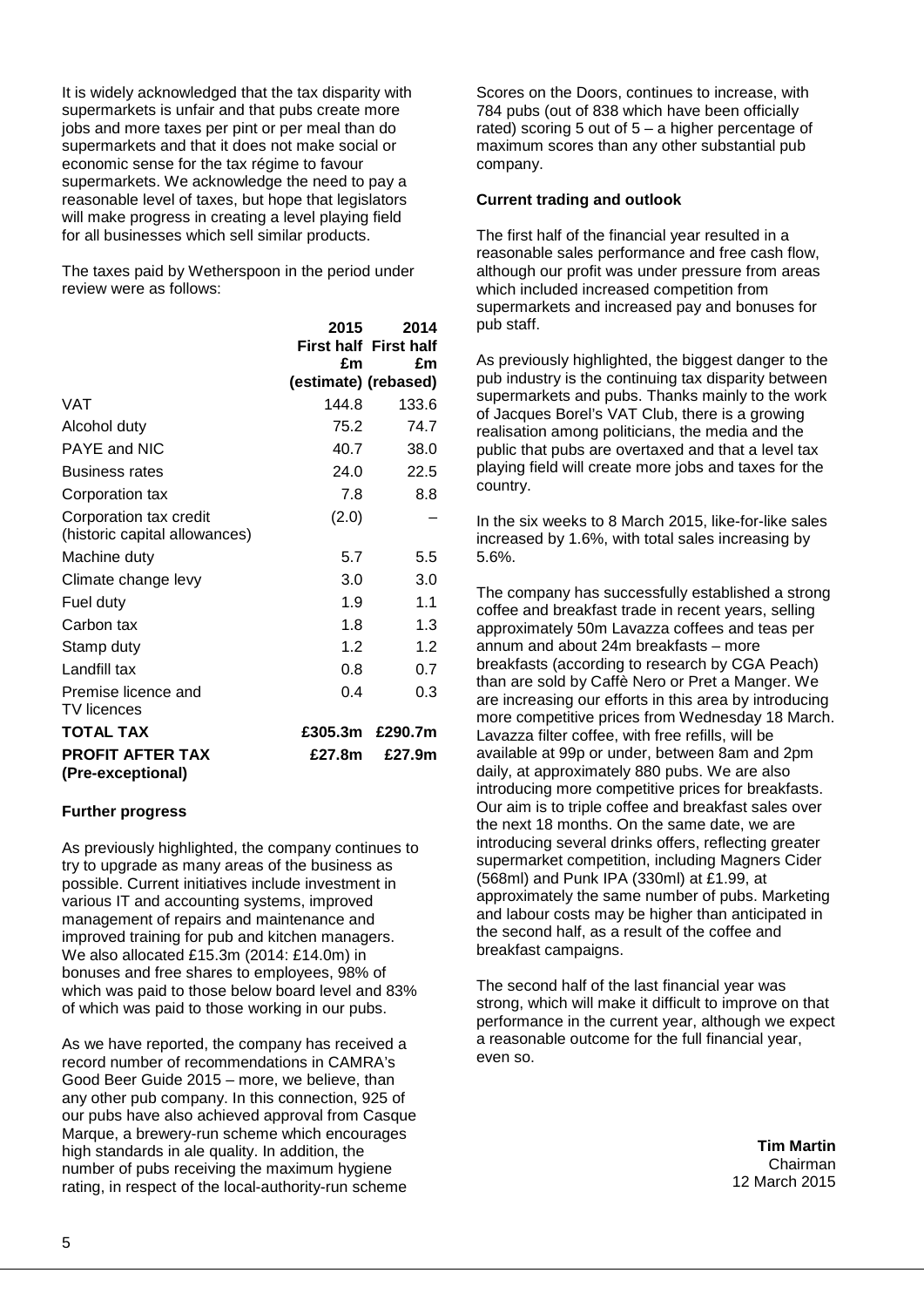# **INCOME STATEMENT** for the 26 weeks ended 25 January 2015

|                                          | <b>Notes</b> | <b>Unaudited</b><br>26 weeks | Unaudited<br>26 weeks | Audited<br>52 weeks |
|------------------------------------------|--------------|------------------------------|-----------------------|---------------------|
|                                          |              | ended                        | ended                 | ended               |
|                                          |              | 25 January                   | 26 January            | 27 July             |
|                                          |              | 2015                         | 2014                  | 2014                |
|                                          |              | £000                         | £000                  | £000                |
| Revenue                                  | 4            | 744,367                      | 683,229               | 1,409,333           |
| Operating costs                          |              | (689, 278)                   | (627, 513)            | (1,293,758)         |
|                                          |              |                              |                       |                     |
| <b>Operating profit</b>                  | 6            | 55,089                       | 55,716                | 115,575             |
|                                          |              |                              |                       |                     |
| Finance income                           |              | 26                           | 47                    | 67                  |
| Finance costs                            |              | (17, 663)                    | (17,980)              | (36,280)            |
| Non-operating exceptional items          | 5            |                              | (1, 814)              | (997)               |
|                                          |              |                              |                       |                     |
| <b>Profit before tax</b>                 |              | 37,452                       | 35,969                | 78,365              |
| Income tax expense                       | 7            | (9,629)                      | (9,927)               | (37,243)            |
|                                          |              |                              |                       |                     |
| Profit for the period                    |              | 27,823                       | 26,042                | 41,122              |
|                                          |              |                              |                       |                     |
| Basic earnings per share (pence)         | 8            | 23.5                         | 21.4                  | 33.9                |
| Diluted basic earnings per share (pence) | 8            | 22.6                         | 20.7                  | 32.8                |

# **STATEMENT OF OTHER COMPREHENSIVE INCOME** for the 26 weeks ended 25 January 2015

|                                                                         | <b>Notes</b> | <b>Unaudited</b><br>26 weeks<br>ended<br>25 January<br>2015<br>£000 | Unaudited<br>26 weeks<br>ended<br>26 January<br>2014<br>£000 | Audited<br>52 weeks<br>ended<br>27 July<br>2014<br>£000 |
|-------------------------------------------------------------------------|--------------|---------------------------------------------------------------------|--------------------------------------------------------------|---------------------------------------------------------|
| Items which will be reclassified subsequently<br>to profit or loss:     |              |                                                                     |                                                              |                                                         |
| Interest-rate swaps: (loss)/gain taken to other<br>comprehensive income | 14           | (26, 630)                                                           | 10,357                                                       | 13,879                                                  |
| Tax on items taken directly to other<br>comprehensive income            |              | 5,326                                                               | (2,071)                                                      | (2,776)                                                 |
| Currency translation differences                                        |              | (852)                                                               |                                                              | 7                                                       |
| Net (loss)/gain recognised directly in other<br>comprehensive income    |              | (22, 156)                                                           | 8,286                                                        | 11,110                                                  |
| Profit for the period                                                   |              | 27,823                                                              | 26,042                                                       | 41,122                                                  |
| Total comprehensive income for the period                               |              | 5,667                                                               | 34,328                                                       | 52,232                                                  |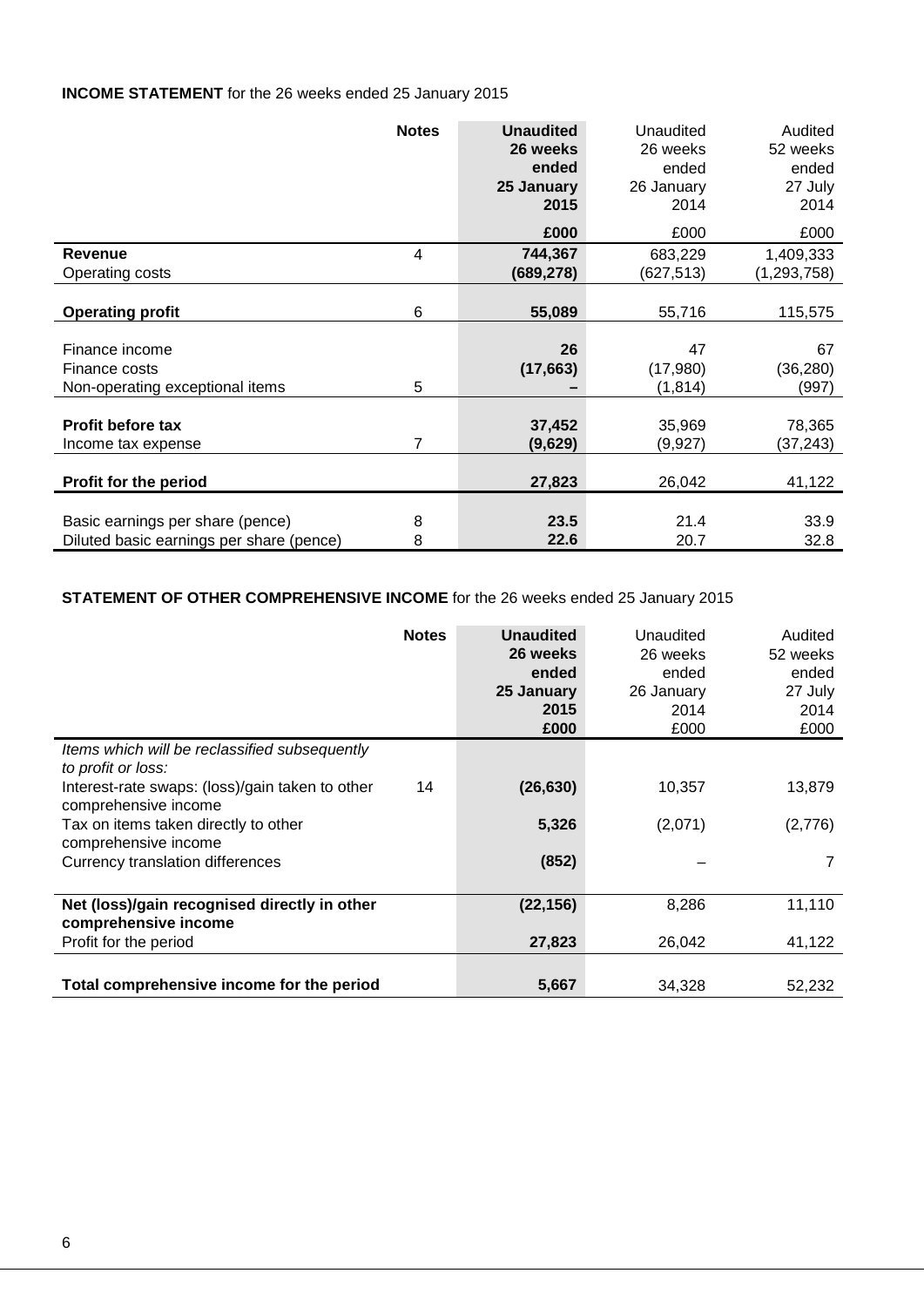# **CASH FLOW STATEMENT** for the 26 weeks ended 25 January 2015

|                                                   |              | <b>Unaudited</b><br>cash flow | <b>Unaudited</b><br>free cash | Unaudited<br>cash flow | Unaudited<br>free cash | Audited<br>cash flow  | Audited<br>free cash |
|---------------------------------------------------|--------------|-------------------------------|-------------------------------|------------------------|------------------------|-----------------------|----------------------|
|                                                   |              |                               | flow                          |                        | flow                   |                       | flow                 |
|                                                   |              | 26 weeks                      | 26 weeks                      | 26 weeks               | 26 weeks               | 52 weeks              | 52 weeks             |
|                                                   |              | ended                         | ended                         | ended                  | ended                  | ended                 | ended                |
|                                                   |              | 25 January                    | 25 January                    | 26 January             | 26 January             | 27 July               | 27 July              |
|                                                   |              | 2015                          | 2015                          | 2014                   | 2014                   | 2014                  | 2014                 |
|                                                   | <b>Notes</b> | £000                          | £000                          | £000                   | £000                   | £000                  | £000                 |
| Cash flows from operating activities              |              |                               |                               |                        |                        |                       |                      |
| Cash generated from operations                    | 9            | 92,256                        | 92,256                        | 102,625                | 102,625                | 212,505               | 212,505              |
| Interest received                                 |              | 26                            | 26                            | 56                     | 56                     | 78                    | 78                   |
| Interest paid                                     |              | (16, 444)                     | (16, 444)                     | (16, 937)              | (16, 937)              | (33,996)              | (33,996)             |
|                                                   |              |                               |                               |                        |                        |                       |                      |
| Corporation tax paid<br>Gaming machine settlement |              | (5,769)                       | (5,769)                       | (8,821)                | (8,821)                | (18,070)<br>(16, 696) | (18,070)             |
| Net cash inflow from operating activities         |              | 70,069                        | 70,069                        | 76,923                 | 76,923                 | 143,821               | 160,517              |
| Cash flows from investing activities              |              |                               |                               |                        |                        |                       |                      |
| Purchase of property, plant and equipment         |              | (18, 484)                     | (18, 484)                     | (21, 824)              | (21, 824)              | (46,300)              | (46, 300)            |
| Purchase of intangible assets                     |              | (2,885)                       | (2,885)                       | (2,823)                | (2,823)                | (9,926)               | (9,926)              |
| Proceeds of sale of property, plant and           |              | 3                             |                               |                        |                        | 505                   |                      |
| equipment                                         |              |                               |                               |                        |                        |                       |                      |
| Investment in new pubs and pub extensions         |              | (59, 399)                     |                               | (50, 865)              |                        | (97, 694)             |                      |
| Freehold reversions                               |              | (12, 763)                     |                               | (7, 135)               |                        | (14, 823)             |                      |
| Investment properties                             |              |                               |                               |                        |                        | (8, 754)              |                      |
| Purchase of lease premiums                        |              | (257)                         |                               | (10)                   |                        | (10)                  |                      |
| Net cash outflow from investing activities        |              | (93, 785)                     | (21, 369)                     | (82, 657)              | (24, 647)              | (177,002)             | (56, 226)            |
| Cash flows from financing activities              |              |                               |                               |                        |                        |                       |                      |
| Equity dividends paid                             | 16           | (9,761)                       |                               | (9,987)                |                        | (14, 949)             |                      |
| Purchase of own shares for cancellation           |              | (2, 413)                      |                               | (2,893)                |                        | (24, 550)             |                      |
| Purchase of own shares for share-based            |              | (3, 444)                      | (3, 444)                      | (5, 599)               | (5, 599)               | (7, 338)              | (7, 338)             |
| payments                                          |              |                               |                               |                        |                        |                       |                      |
| Advances under bank loans                         | 14           | 37,484                        |                               | 28,246                 |                        | 92,151                |                      |
| Loan issue costs                                  | 14           | (379)                         | (379)                         | (4,080)                | (4,080)                | (4, 103)              | (4, 103)             |
| Finance lease principal payments                  | 14           | (1, 401)                      |                               | (2,761)                |                        | (5, 552)              |                      |
| Net cash inflow/(outflow) from financing          |              |                               |                               |                        |                        |                       |                      |
| activities                                        |              | 20,086                        | (3,823)                       | 2,926                  | (9,679)                | 35,659                | (11, 441)            |
| Net change in cash and cash equivalents           | 14           | (3,630)                       |                               | (2,808)                |                        | 2,478                 |                      |
| Opening cash and cash equivalents                 |              | 32,315                        |                               | 29,837                 |                        | 29,837                |                      |
| <b>Closing cash and cash equivalents</b>          |              | 28,685                        |                               | 27,029                 |                        | 32,315                |                      |
| Free cash flow                                    |              |                               | 44,877                        |                        | 42,597                 |                       | 92,850               |
|                                                   |              |                               |                               |                        |                        |                       |                      |
| Free cash flow per ordinary share                 | 8            |                               | 36.5p                         |                        | 33.8p                  |                       | 74.1p                |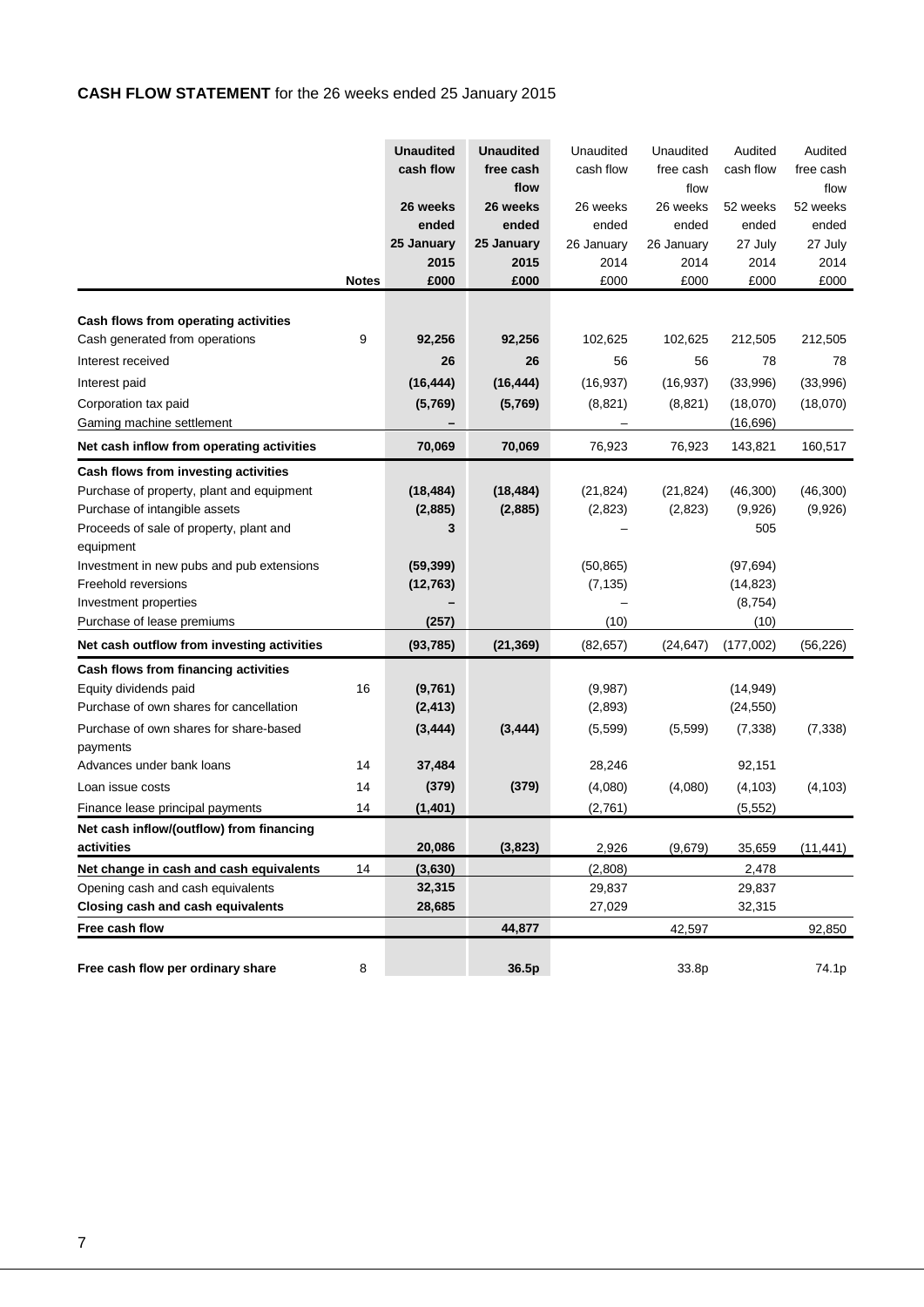# **BALANCE SHEET** as at 25 January 2015

|                                      | <b>Notes</b> | <b>Unaudited</b> | Unaudited  | Audited    |
|--------------------------------------|--------------|------------------|------------|------------|
|                                      |              | 25 January       | 26 January | 27 July    |
|                                      |              | 2015             | 2014       | 2014       |
|                                      |              | £000             | £000       | £000       |
| <b>Assets</b>                        |              |                  |            |            |
| <b>Non-current assets</b>            |              |                  |            |            |
| Property, plant and equipment        | 10           | 1,124,542        | 1,003,952  | 1,068,067  |
| Intangible assets                    | 11           | 27,303           | 21,368     | 26,838     |
| Deferred tax assets                  |              | 11,359           | 9,398      | 6,033      |
| Other non-current assets             | 12           | 9,848            | 9,759      | 9,766      |
| Investment property                  | 13           | 8,682            | 5,757      | 8,713      |
| Derivative financial instruments     | 14           |                  | 1,905      | 1,723      |
| <b>Total non-current assets</b>      |              | 1,181,734        | 1,052,139  | 1,121,140  |
| <b>Current assets</b>                |              |                  |            |            |
| Inventories                          |              | 24,082           | 21,115     | 22,312     |
| Other receivables                    |              | 29,072           | 30,583     | 23,901     |
| Cash and cash equivalents            | 14           | 28,685           | 27,029     | 32,315     |
| <b>Total current assets</b>          |              | 81,839           | 78,727     | 78,528     |
|                                      |              |                  |            |            |
| Assets held for sale                 |              |                  | 672        |            |
| <b>Total assets</b>                  |              | 1,263,573        | 1,131,538  | 1,199,668  |
|                                      |              |                  |            |            |
| <b>Liabilities</b>                   |              |                  |            |            |
| <b>Current liabilities</b>           |              |                  |            |            |
| Trade and other payables             |              | (249, 499)       | (221, 559) | (243, 160) |
| Borrowings                           | 14           | (2,713)          | (4, 107)   | (2,636)    |
| Provisions                           |              | (4, 371)         | (6, 547)   | (4, 442)   |
| Derivative financial instruments     | 14           |                  |            | (3, 149)   |
| Current income tax liabilities       |              | (6, 181)         | (9, 134)   | (3, 872)   |
| <b>Total current liabilities</b>     |              | (262, 764)       | (241, 347) | (257, 259) |
| <b>Non-current liabilities</b>       |              |                  |            |            |
| Borrowings                           | 14           | (623, 139)       | (522, 508) | (586, 230) |
| Derivative financial instruments     | 14           | (56, 796)        | (35, 593)  | (28, 740)  |
| Deferred tax liabilities             |              | (84, 857)        | (62, 575)  | (83, 686)  |
| Provisions                           |              | (3,055)          | (3,576)    | (3,055)    |
| Other liabilities                    |              | (13, 340)        | (31, 472)  | (13, 530)  |
| <b>Total non-current liabilities</b> |              | (781, 187)       | (655, 724) | (715, 241) |
| <b>Net assets</b>                    |              | 219,622          | 234,467    | 227,168    |
|                                      |              |                  |            |            |
| <b>Shareholders' equity</b>          |              |                  |            |            |
| Share capital                        | 17           | 2,450            | 2,513      | 2,460      |
| Share premium account                |              | 143,294          | 143,294    | 143,294    |
| Capital redemption reserve           |              | 1,981            | 1,918      | 1,971      |
| Hedging reserve                      |              | (45, 437)        | (26, 950)  | (24, 133)  |
| Currency translation differences     |              | (845)            |            | 7          |
| Retained earnings                    |              | 118,179          | 113,692    | 103,569    |
| Total shareholders' equity           |              | 219,622          | 234,467    | 227,168    |
|                                      |              |                  |            |            |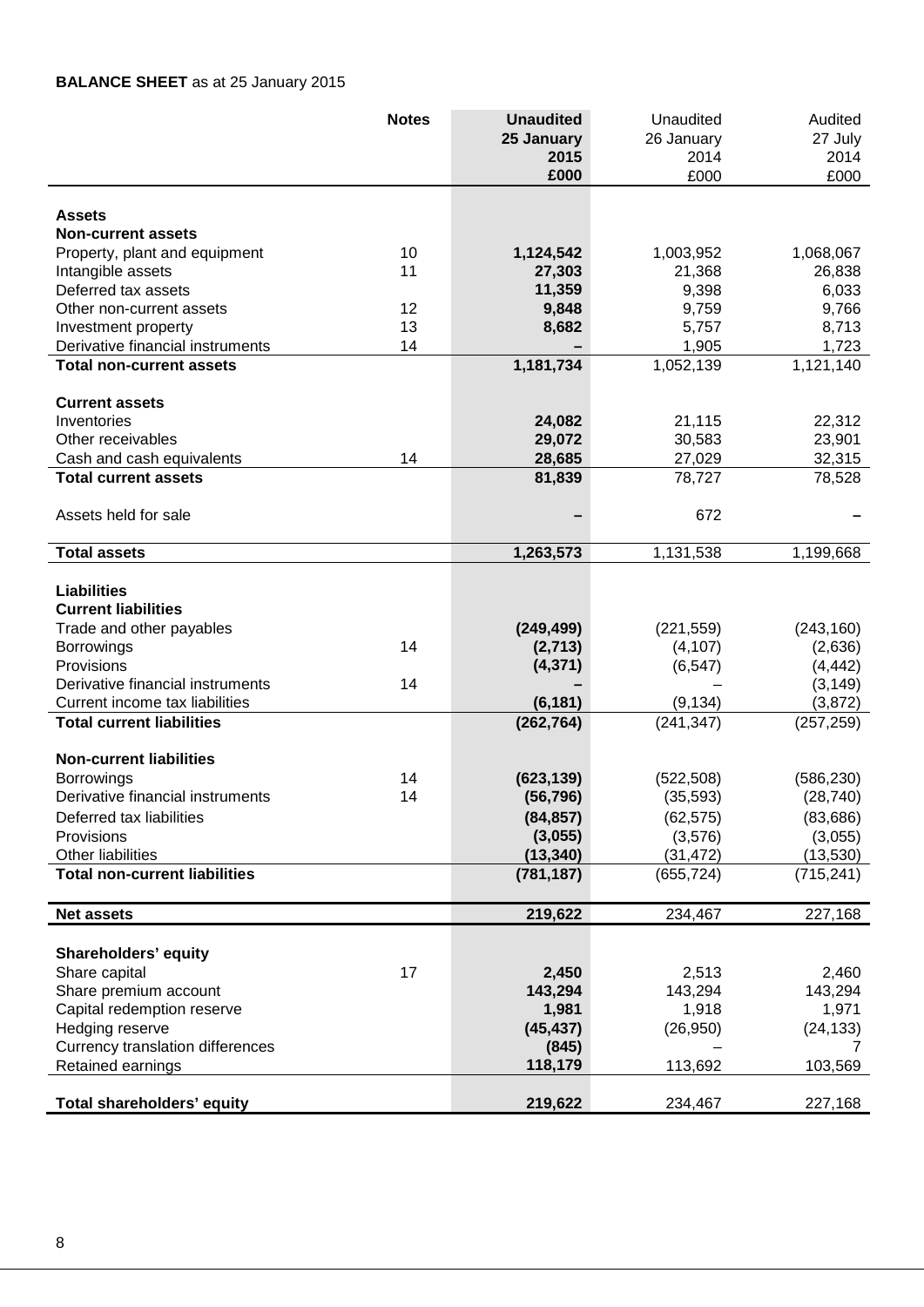# **STATEMENT OF CHANGES IN SHAREHOLDERS' EQUITY**

| £000<br>At 28 July 2013<br>2,521<br>143,294<br>(35, 236)<br>102,426<br>1,910<br>$\overline{a}$<br>8,286<br>26,042<br>Total comprehensive income<br>Profit for the period<br>26.042 | 214,915<br>34,328<br>26.042<br>10,357<br>(2,071)<br>(2,879)<br>(14) |  |  | £000 | £000 |  |
|------------------------------------------------------------------------------------------------------------------------------------------------------------------------------------|---------------------------------------------------------------------|--|--|------|------|--|
|                                                                                                                                                                                    |                                                                     |  |  |      |      |  |
|                                                                                                                                                                                    |                                                                     |  |  |      |      |  |
|                                                                                                                                                                                    |                                                                     |  |  |      |      |  |
| Interest-rate swaps: cash flow hedges<br>10,357                                                                                                                                    |                                                                     |  |  |      |      |  |
| Tax on items taken directly to<br>(2,071)                                                                                                                                          |                                                                     |  |  |      |      |  |
| comprehensive income                                                                                                                                                               |                                                                     |  |  |      |      |  |
| (8)<br>8<br>Repurchase of shares<br>(2,879)                                                                                                                                        |                                                                     |  |  |      |      |  |
| Tax on repurchase of shares<br>(14)                                                                                                                                                |                                                                     |  |  |      |      |  |
| Deferred tax on share-based payments<br>(222)                                                                                                                                      | (222)                                                               |  |  |      |      |  |
| 3,925<br>Share-based payment charges                                                                                                                                               | 3,925                                                               |  |  |      |      |  |
| Purchase of shares held in trust<br>(5,574)<br>Tax on purchase of shares held in trust<br>(25)                                                                                     | (5,574)<br>(25)                                                     |  |  |      |      |  |
| <b>Dividends</b><br>(9,987)                                                                                                                                                        | (9,987)                                                             |  |  |      |      |  |
| 2,513<br>143,294<br>(26, 950)<br>At 26 January 2014<br>1,918<br>113,692                                                                                                            | 234,467                                                             |  |  |      |      |  |
|                                                                                                                                                                                    |                                                                     |  |  |      |      |  |
| $\overline{7}$<br>2,817<br>15,080<br>Total comprehensive income                                                                                                                    | 17,904                                                              |  |  |      |      |  |
| 15.080<br>Profit for the period                                                                                                                                                    | 15.080                                                              |  |  |      |      |  |
| 3,522<br>Interest-rate swaps: cash flow hedges                                                                                                                                     | 3,522                                                               |  |  |      |      |  |
| Tax on items taken directly to<br>(705)                                                                                                                                            | (705)                                                               |  |  |      |      |  |
| comprehensive income                                                                                                                                                               |                                                                     |  |  |      |      |  |
| $\overline{7}$<br>Currency translation differences                                                                                                                                 | $\overline{7}$                                                      |  |  |      |      |  |
| (53)<br>53<br>Repurchase of shares<br>(21, 549)                                                                                                                                    | (21, 549)                                                           |  |  |      |      |  |
| Tax on repurchase of shares<br>(108)                                                                                                                                               | (108)                                                               |  |  |      |      |  |
| Share-based payment charges<br>3,596                                                                                                                                               | 3,596                                                               |  |  |      |      |  |
| (441)<br>Deferred tax on share-based payments                                                                                                                                      | (441)                                                               |  |  |      |      |  |
| Purchase of shares held in trust<br>(1,730)                                                                                                                                        | (1,730)                                                             |  |  |      |      |  |
| Tax on purchase of shares held in trust<br>(9)                                                                                                                                     | (9)                                                                 |  |  |      |      |  |
| <b>Dividends</b><br>(4,962)                                                                                                                                                        | (4,962)                                                             |  |  |      |      |  |
| $\overline{7}$<br>At 27 July 2014<br>143,294<br>1,971<br>(24, 133)<br>103,569<br>2.460                                                                                             | 227,168                                                             |  |  |      |      |  |
| (21, 304)<br>(852)<br>27,823<br>Total comprehensive income                                                                                                                         | 5,667                                                               |  |  |      |      |  |
| Profit for the period<br>27,823                                                                                                                                                    | 27,823                                                              |  |  |      |      |  |
| Interest-rate swaps: cash flow hedges<br>(26, 630)                                                                                                                                 | (26, 630)                                                           |  |  |      |      |  |
| Tax on items taken directly to<br>5,326                                                                                                                                            | 5,326                                                               |  |  |      |      |  |
| comprehensive income                                                                                                                                                               |                                                                     |  |  |      |      |  |
| (852)<br>Currency translation differences                                                                                                                                          | (852)                                                               |  |  |      |      |  |
| (10)<br>10<br>(4, 264)<br>Repurchase of shares                                                                                                                                     | (4,264)                                                             |  |  |      |      |  |
| Tax on repurchase of shares<br>(21)                                                                                                                                                | (21)                                                                |  |  |      |      |  |
| 380<br>Deferred tax on share-based payments<br>3,897                                                                                                                               | 380<br>3,897                                                        |  |  |      |      |  |
| Share-based payment charges<br>Purchase of shares held in trust<br>(3, 427)                                                                                                        | (3, 427)                                                            |  |  |      |      |  |
| Tax on purchase of shares held in trust<br>(17)                                                                                                                                    | (17)                                                                |  |  |      |      |  |
| <b>Dividends</b><br>(9,761)                                                                                                                                                        | (9,761)                                                             |  |  |      |      |  |
| At 25 January 2015<br>2,450<br>143,294<br>1,981<br>(45, 437)<br>(845)<br>118,179                                                                                                   | 219,622                                                             |  |  |      |      |  |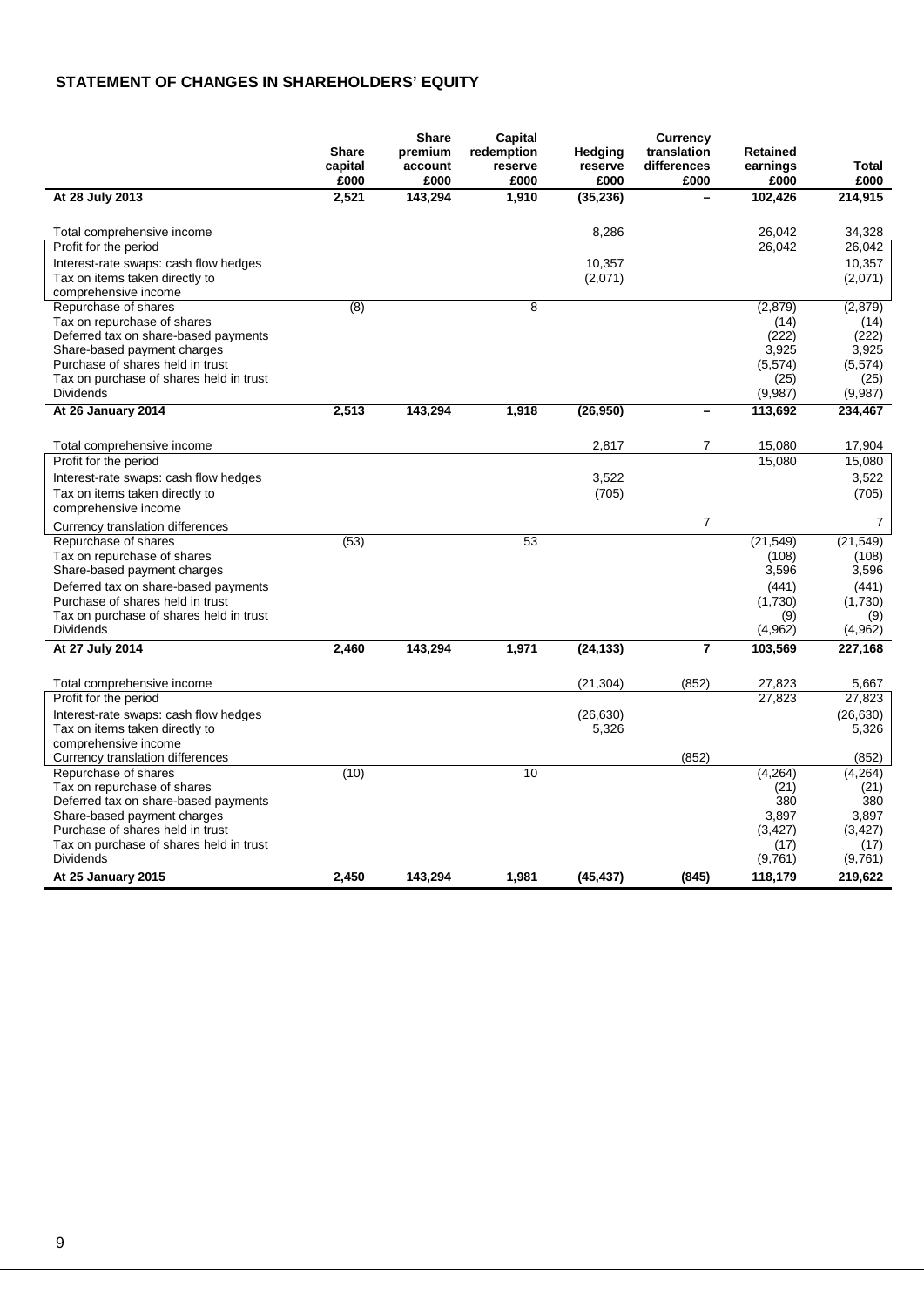# **Notes**

#### **1. General information**

J D Wetherspoon plc is a public limited company, incorporated and domiciled in England and Wales. Its registered office address is: Wetherspoon House, Central Park, Reeds Crescent, Watford, WD24 4QL

The company is listed on the London Stock Exchange.

This condensed half-yearly financial information was approved for issue by the board on 12 March 2015.

This interim report does not comprise statutory accounts within the meaning of Sections 434 and 435 of the Companies Act 2006. Statutory accounts for the year ended 27 July 2014 were approved by the board of directors on 11 September 2014 and delivered to the Registrar of Companies. The report of the auditors, on those accounts, was unqualified, did not contain an emphasis-of-matter paragraph or any statement under Sections 498 to 502 of the Companies Act 2006.

There are no changes to the principal risks and uncertainties as set out in the financial statements for the 52 weeks ended 27 July 2014, which may affect the company's performance in the next six months. The most significant risks and uncertainties relate to the taxation on, and regulation of, the sale of alcohol, cost increases and UK disposable consumer incomes. For a detailed discussion of the risks and uncertainties facing the company, refer to the annual report for 2014, pages 43 and 44.

# **2. Basis of preparation**

This condensed half-yearly financial information of J D Wetherspoon plc (the 'Company'), which is abridged and unaudited, has been prepared in accordance with the Disclosure and Transparency Rules of the Financial Services Authority and with International Accounting Standards (IAS) 34, Interim Financial Reporting, as adopted by the European Union. This interim report should be read in conjunction with the annual financial statements for the 52 weeks ended 27 July 2014 which were prepared in accordance with IFRSs, as adopted by the European Union.

The directors have made enquiries into the adequacy of the Company's financial resources, through a review of the Company's budget and medium-term financial plan, including capital expenditure plans and cash flow forecasts; they have satisfied themselves that the Company will continue in operational existence for the foreseeable future. For this reason, they continue to adopt the going-concern basis in preparing the Company's financial statements.

The financial information for the 52 weeks ended 27 July 2014 is extracted from the statutory accounts of the Company for that year.

The interim results for the 26 weeks ended 25 January 2015 and the comparatives for 26 January 2014 are unaudited, but have been reviewed by the independent auditors. A copy of the review report is included at the end of this report.

#### **3. Accounting policies**

With the exception of tax, the accounting policies adopted in the preparation of the interim report are consistent with those applied in the preparation of the Company's annual report for the year ended 27 July 2014 – and the same methods of computation and presentation are used.

#### **Income tax**

Taxes on income in the interim periods are accrued using the tax rate which would be applicable to expected total annual earnings.

The following new standards, amendments to standards or interpretations are mandatory for the first time for the financial year beginning 28 July 2014 and will have a minimal impact on the financial statements:

- IFRS 10, 'Consolidated financial statements'
- Amendments to IAS 32, 'Financial instruments: Presentation'
- Amendments to IAS 36, 'Impairment to assets'
- Amendments to IAS 39, 'Financial instruments: Recognition and measurement'

The following amendments are mandatory for the first time for the financial year beginning 28 July 2014, but are not relevant for the Company:

- IFRS 11, 'Joint arrangements'
- IFRS 12, 'Disclosure of interests in other entities'
- IAS 27, 'Consolidated and separate financial statements'
- IAS 28, 'Associates and joint ventures'
- Amendments to IFRS 10, 11 and 12, on transition guidance
- Amendments to IFRS 10, 12 and IAS 27, on consolidation for investment entities
- Amendments to IAS 39, 'Employee benefits'
- IFRIC 21, 'Levies'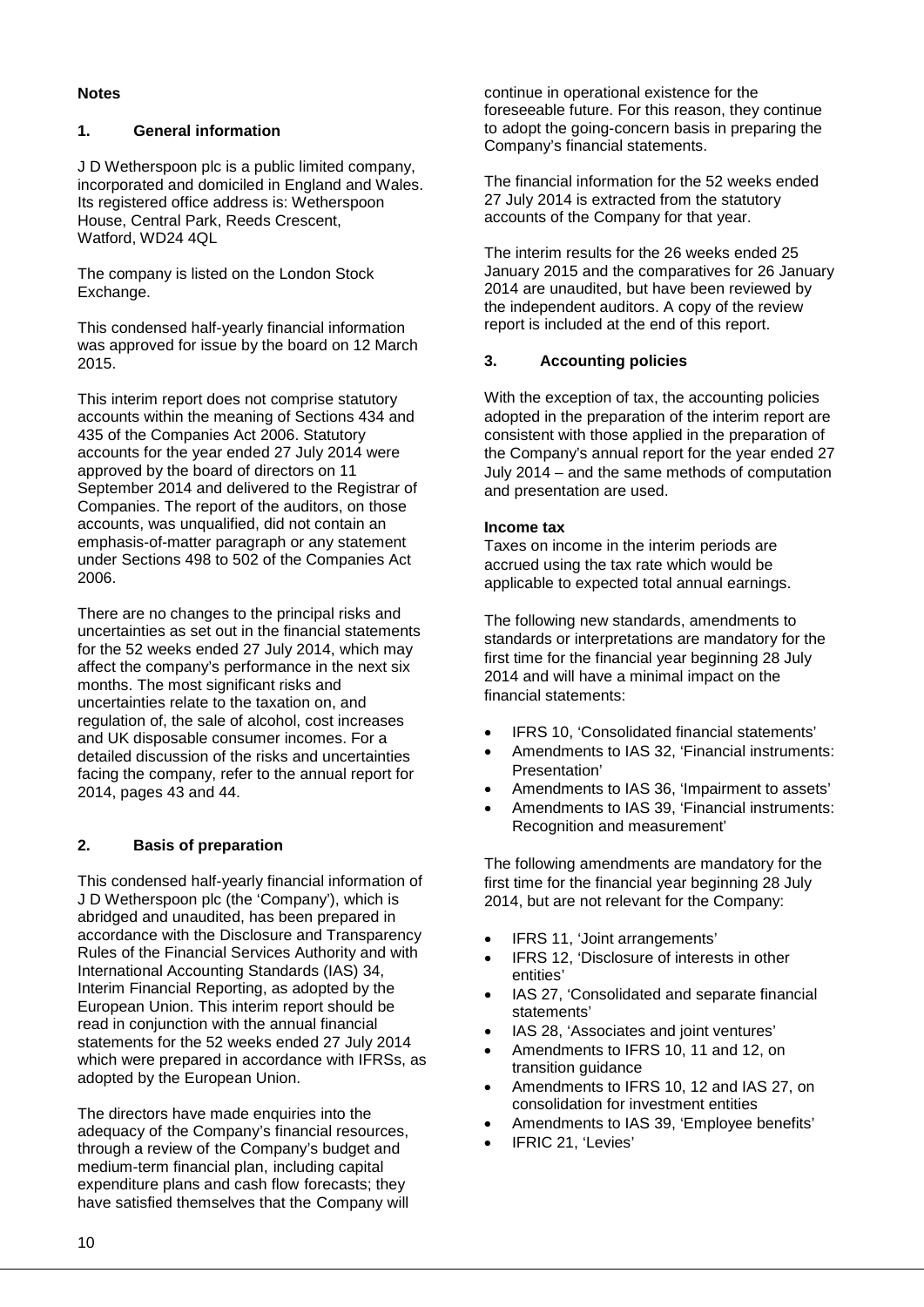# **4. Revenue**

| Revenue disclosed in the income statement is analysed as follows: | <b>Unaudited</b>  | Unaudited         | Audited           |
|-------------------------------------------------------------------|-------------------|-------------------|-------------------|
|                                                                   | 26 weeks<br>ended | 26 weeks<br>ended | 52 weeks<br>ended |
|                                                                   | 25 January        | 26 January        | 27 July           |
|                                                                   | 2015              | 2014              | 2014              |
|                                                                   | £000              | £000              | £000              |
|                                                                   |                   |                   |                   |
| Sales of food, beverages, hotel rooms and machine income          | 744,367           | 683.229           | 1,409,333         |

# **5. Exceptional items**

|                                                  | <b>Unaudited</b> | Unaudited  | Audited  |
|--------------------------------------------------|------------------|------------|----------|
|                                                  | 26 weeks         | 26 weeks   | 52 weeks |
|                                                  | ended            | ended      | ended    |
|                                                  | 25 January       | 26 January | 27 July  |
|                                                  | 2015             | 2014       | 2014     |
|                                                  | £000             | £000       | £000     |
| Other exceptional items                          |                  |            |          |
| Interest payable on gaming machine VAT repayment |                  | 1,814      | 997      |
| Non-operating exceptional items                  |                  | 1,814      | 997      |
| Income tax expense – current tax                 | —                |            | (4, 375) |
| Income tax expense - deferred tax                | —                |            | 21,119   |
| Exceptional items reported in tax                |                  |            | 16,744   |
|                                                  |                  |            |          |
| <b>Total exceptional items</b>                   |                  | 1,814      | 17,741   |

# **6. Operating profit**

| This is stated after charging/(crediting):    | <b>Unaudited</b> | Unaudited  | Audited  |
|-----------------------------------------------|------------------|------------|----------|
|                                               | 26 weeks         | 26 weeks   | 52 weeks |
|                                               | ended            | ended      | ended    |
|                                               | 25 January       | 26 January | 27 July  |
|                                               | 2015             | 2014       | 2014     |
|                                               | £000             | £000       | £000     |
|                                               |                  |            |          |
| Concession rental payments                    | 9,126            | 7,850      | 17,166   |
| Minimum operating lease payments              | 26,359           | 26,332     | 52,538   |
| Repairs and maintenance                       | 25,307           | 26,061     | 56,603   |
| Rent receivable                               | (374)            | (295)      | (517)    |
| Investment property income                    | (178)            | (138)      | (328)    |
| Depreciation of property, plant and equipment | 29,902           | 26,630     | 54,459   |
| Amortisation of intangible assets             | 2,126            | 1,621      | 3,254    |
| Amortisation of non-current assets            | 175              | 148        | 321      |
| Depreciation of investment properties         | 31               |            | 41       |
| Share-based payment charges                   | 3,897            | 3,925      | 7,869    |
| Net impairment charges                        |                  |            | 1,012    |
| Net onerous lease provision                   |                  |            | (228)    |
| Loss on disposal of fixed assets              | 470              | 308        | 645      |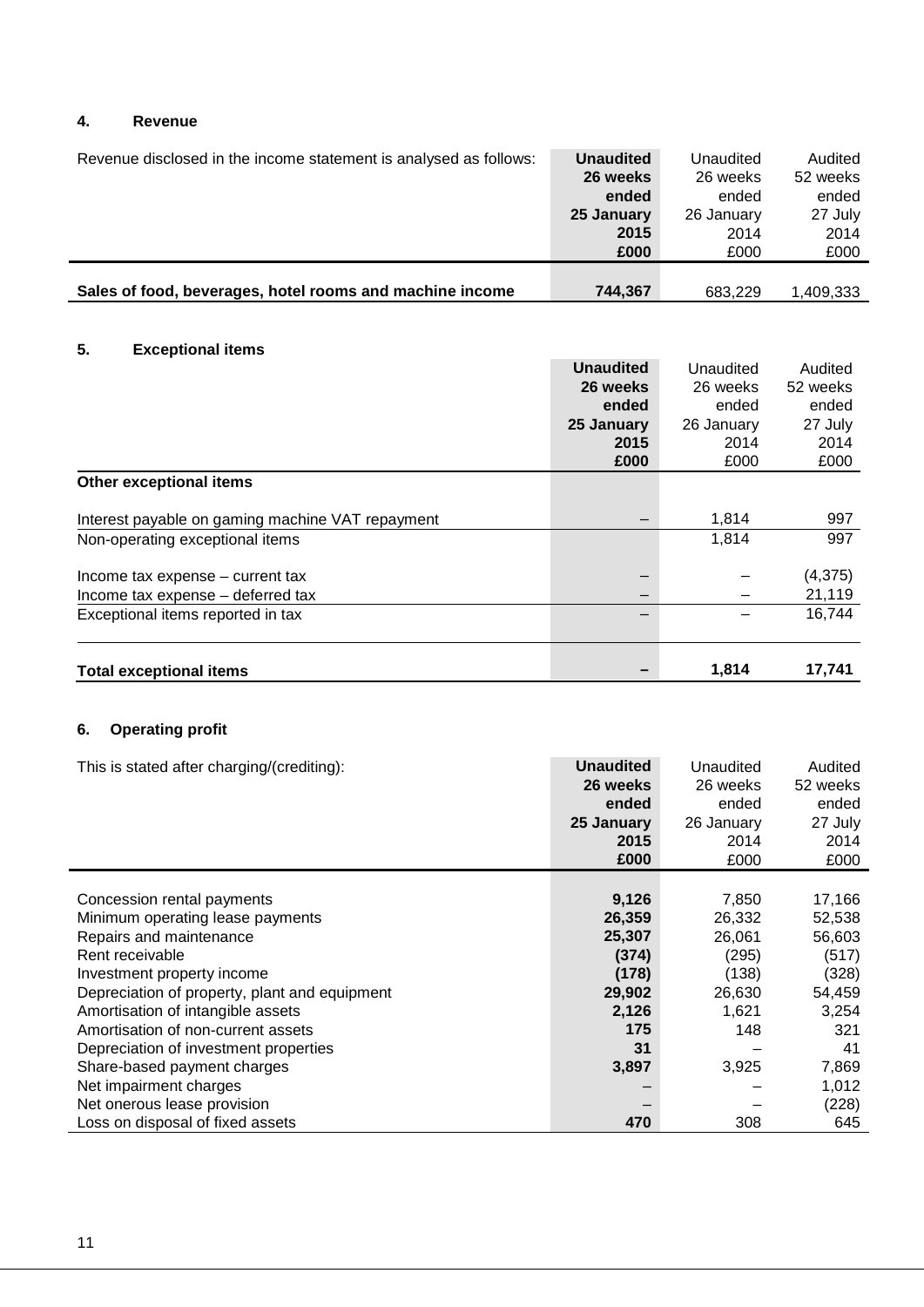# **7. Income tax expense**

The taxation charge for the period ended 25 January 2015 is based on the pre-exceptional profit before tax of £37.5m and the estimated effective tax rate before exceptional items for the year ending 26 July 2015 of 25.7% (2014: 25.8%). This comprises a pre-exceptional current tax rate of 21.6% (July 2014: 21.4%) and a preexceptional deferred tax charge of 4.1% (July 2014: 4.4%).

The UK standard weighted average tax rate for the period is 20.7% (2014: 22.3%). The current tax rate is higher than the UK standard weighted average tax rate, owing mainly to depreciation which is not eligible for tax relief and unrecognised overseas losses.

|                                                   | <b>Unaudited</b> | Unaudited  | Audited  |
|---------------------------------------------------|------------------|------------|----------|
|                                                   | 26 weeks         | 26 weeks   | 52 weeks |
|                                                   | ended            | ended      | ended    |
|                                                   | 25 January       | 26 January | 27 July  |
|                                                   | 2015             | 2014       | 2014     |
|                                                   | £000             | £000       | £000     |
|                                                   |                  |            |          |
| Current tax                                       | 8,184            | 8,642      | 17,004   |
| Current tax on exceptional items                  |                  |            | (4,375)  |
| Prior year adjustment                             | (106)            |            |          |
| Deferred tax                                      |                  |            |          |
| Origination and reversal of temporary differences | 1,551            | 1,285      | 3,495    |
| Deferred tax on exceptional items                 |                  |            | 21,119   |
| Tax charge in the income statement                | 9,629            | 9,927      | 37,243   |
|                                                   |                  |            |          |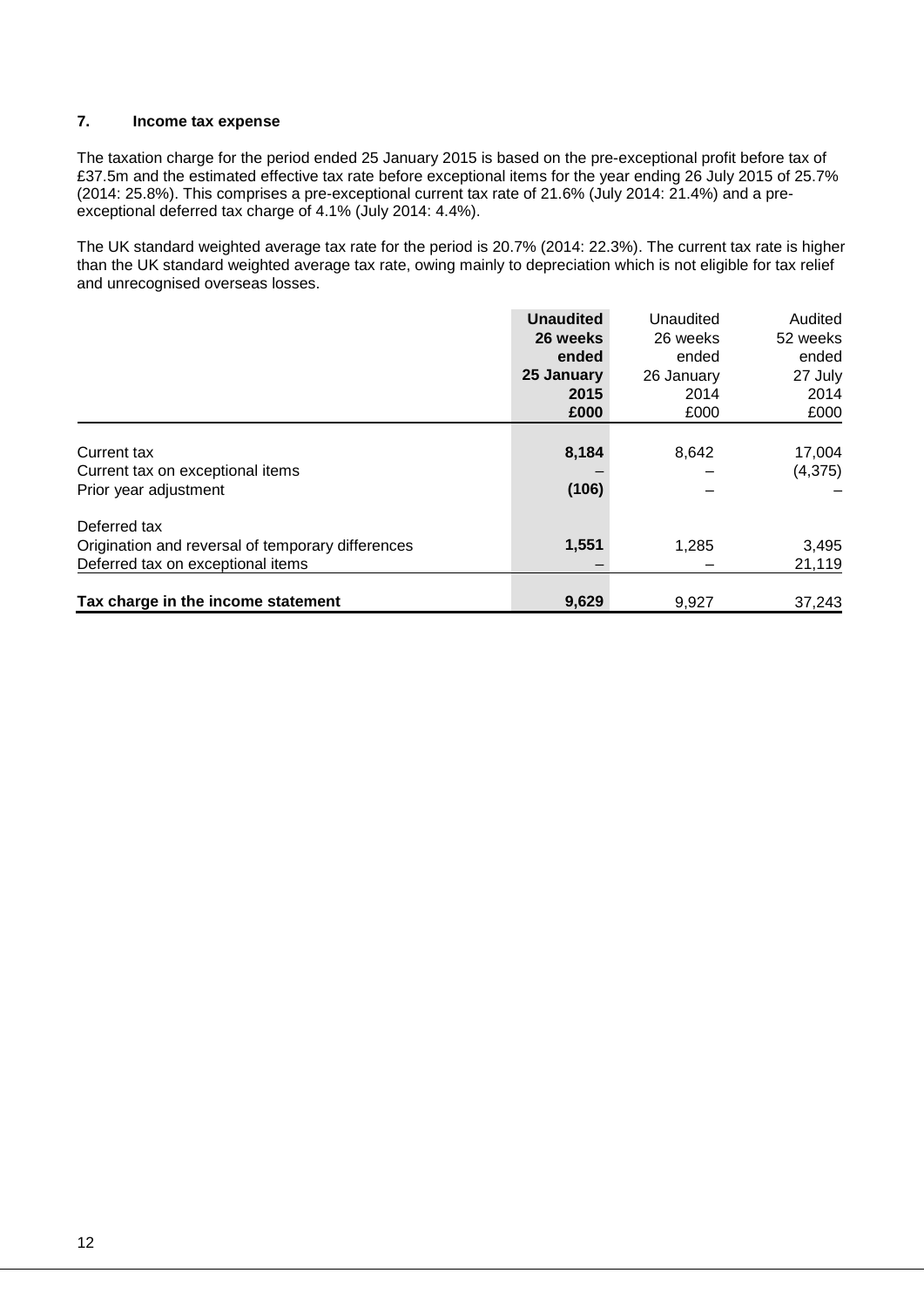# **8. Earnings and free cash flow per share**

Earnings per share in the chairman's statement have been calculated using the weighted average number of shares in issue of 122,876,804 (2014: 125,897,616) which include 4,282,562 (2014: 4,388,934) shares held in trust, in respect of the employee Share Incentive Plan and the 2005 Deferred Bonus Scheme.

|                                                                | <b>Unaudited</b> | Unaudited   | Audited       |
|----------------------------------------------------------------|------------------|-------------|---------------|
|                                                                | 26 weeks         | 26 weeks    | 52 weeks      |
|                                                                | ended            | ended       | ended         |
| Weighted average number of shares                              | 25 January       | 26 January  | 27 July       |
|                                                                | 2015             | 2014        | 2014          |
| Shares in issue (used for diluted EPS)                         | 122,876,804      | 125,897,616 | 125,312,581   |
| Shares held in trust                                           | (4,282,562)      | (4,388,934) | (4, 174, 284) |
| Shares in issue less shares held in trust (used for basic EPS) | 118,594,242      | 121,508,682 | 121, 138, 297 |

Basic EPS

The weighted average number of shares held in trust for employee share schemes has been adjusted to exclude those shares which have vested, but remain in trust.

| 26 weeks ended 25 January 2015 (unaudited)            | Profit<br>£000 | Dasiu LF U<br>pence per<br>ordinary<br>share       | <b>Diluted EPS</b><br>pence per<br>ordinary share |                                      |
|-------------------------------------------------------|----------------|----------------------------------------------------|---------------------------------------------------|--------------------------------------|
| Earnings (profit after tax)                           | 27,823         | 23.5                                               | 22.6                                              |                                      |
| Exclude effect of exceptional items after tax         |                |                                                    |                                                   |                                      |
| Adjusted earnings before exceptional items            | 27,823         | 23.5                                               | 22.6                                              |                                      |
| 26 weeks ended 26 January 2014 (unaudited)            | Profit<br>£000 | <b>Basic EPS</b><br>pence per<br>ordinary<br>share | <b>Diluted EPS</b><br>pence per<br>ordinary share |                                      |
| Earnings (profit after tax)                           | 26,042         | 21.4                                               | 20.7                                              |                                      |
| Exclude effect of exceptional items after tax         | 1,814          | 1.5                                                | 1.4                                               |                                      |
| Adjusted earnings before exceptional items            | 27,856         | 22.9                                               | 22.1                                              |                                      |
| 52 weeks ended 27 July 2014 (audited)                 | Profit<br>£000 | <b>Basic EPS</b><br>pence per<br>ordinary<br>share | <b>Diluted EPS</b><br>pence per<br>ordinary share |                                      |
| Earnings (profit after tax)                           | 41,122         | 33.9                                               | 32.8                                              |                                      |
| Exclude effect of exceptional items after tax         | 17,741         | 14.7                                               | 14.2                                              |                                      |
| Adjusted earnings before exceptional items            | 58,863         | 48.6                                               | 47.0                                              |                                      |
| Free cash flow per share                              |                | 26 weeks<br>ended<br>25 January<br>2015            | 26 weeks<br>ended<br>26 January<br>2014           | 52 weeks<br>ended<br>27 July<br>2014 |
| Free cash flow (£000)<br>Free cash flow per share (p) |                | 44,877<br>36.5                                     | 42,597<br>33.8                                    | 92,850<br>74.1                       |

The calculation of free cash flow per share is based on the net cash generated by business activities and available for investment in new pub developments and extensions to current pubs, after funding interest, tax, all other reinvestment in pubs open at the start of the period and the purchase of own shares under the employee share-based schemes ('free cash flow'). It is calculated before taking account of proceeds from property disposals, inflows and outflows of financing from outside sources and dividend payments and is based on the weighted average number of shares in issue, including those held in trust in respect of the employee share schemes.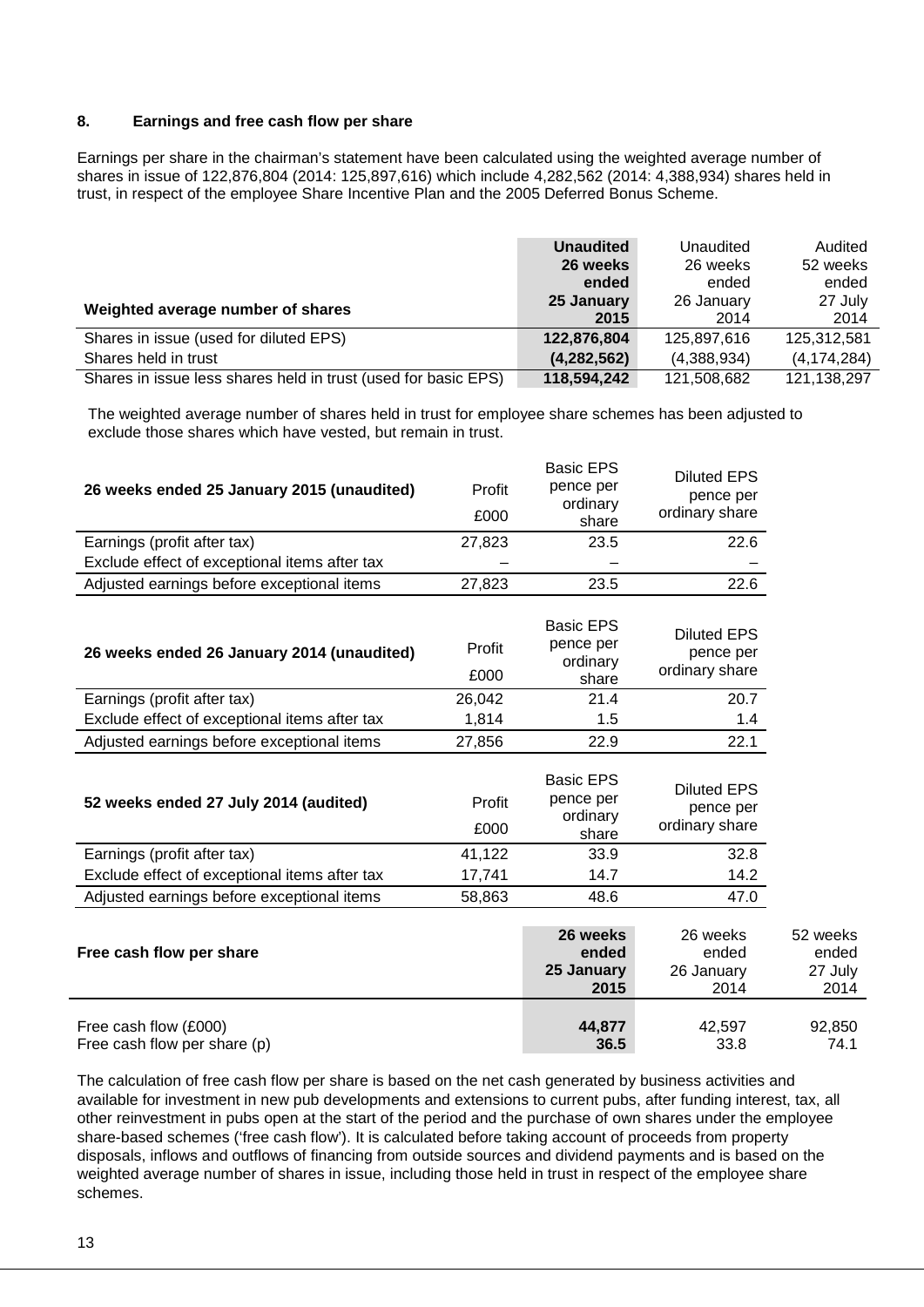# **9. Cash generated from operations**

|                                                | <b>Unaudited</b> | Unaudited  | Audited   |
|------------------------------------------------|------------------|------------|-----------|
|                                                | 26 weeks         | 26 weeks   | 52 weeks  |
|                                                | ended            | ended      | ended     |
|                                                | 25 January       | 26 January | 27 July   |
|                                                | 2015             | 2014       | 2014      |
|                                                | £000             | £000       | £000      |
|                                                |                  |            |           |
| Profit for the period                          | 27,823           | 26,042     | 41,122    |
|                                                |                  |            |           |
| Tax                                            | 9,629            | 9,927      | 37,243    |
| <b>Exceptional items</b>                       |                  | 1,814      | 997       |
| Net finance costs                              | 17,637           | 17,933     | 36,213    |
| Depreciation, amortisation and impairment      | 32,234           | 28,399     | 59,087    |
| Share-based payment charges                    | 3,897            | 3,925      | 7,521     |
| Loss on disposal of fixed assets               | 470              | 308        | 645       |
|                                                |                  |            |           |
|                                                | 91,690           | 88,348     | 182,828   |
| Change in inventories                          | (1,770)          | (1,258)    | (2, 455)  |
| Change in receivables                          | (5, 171)         | (6, 643)   | 39        |
| Change in payables                             | 7,507            | 22,178     | 32,093    |
| Net cash inflow from operating activities      | 92,256           |            |           |
|                                                |                  | 102,625    | 212,505   |
|                                                |                  |            |           |
| 10.<br>Property, plant and equipment           |                  |            |           |
|                                                |                  |            | £000      |
|                                                |                  |            |           |
| Net book amount at 28 July 2013 (audited)      |                  |            | 956,928   |
| Additions                                      |                  |            | 73,962    |
| <b>Disposals</b>                               |                  |            | (308)     |
| Depreciation, impairment and other movements   |                  |            | (26, 630) |
|                                                |                  |            |           |
| Net book amount at 26 January 2014 (unaudited) |                  |            | 1,003,952 |
| Additions and transfer from held for sale      |                  |            | 93,556    |
| Disposals                                      |                  |            | (420)     |
| Depreciation, impairment and other movements   |                  |            | (29, 021) |
|                                                |                  |            |           |
| Net book amount at 27 July 2014 (audited)      |                  |            | 1,068,067 |
| Additions                                      |                  |            | 86,850    |
| Disposals                                      |                  |            | (473)     |
| Depreciation, impairment and other movements   |                  |            | (29, 902) |

**Net book amount at 25 January 2015 (unaudited) 1,124,542**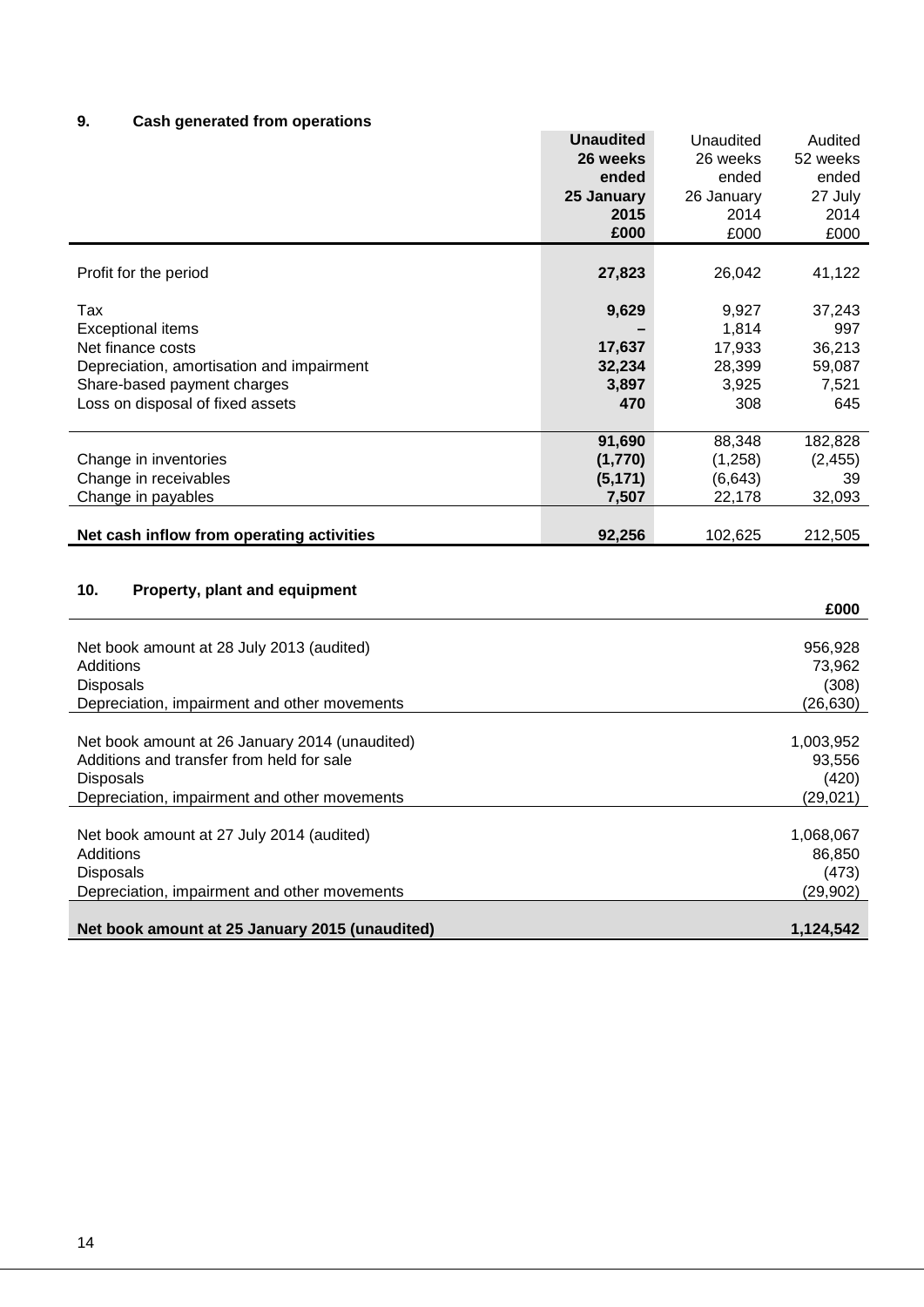# **11. Intangible assets**

|                                                | LUUU     |
|------------------------------------------------|----------|
|                                                |          |
| Net book amount at 28 July 2013 (audited)      | 20,166   |
| Additions                                      | 2,823    |
| Amortisation, impairment and other movements   | (1,621)  |
|                                                |          |
| Net book amount at 26 January 2014 (unaudited) | 21,368   |
| Additions                                      | 7,103    |
| Amortisation, impairment and other movements   | (1,633)  |
|                                                |          |
| Net book amount at 27 July 2014 (audited)      | 26,838   |
| Additions                                      | 2.591    |
| Amortisation, impairment and other movements   | (2, 126) |
|                                                |          |
| Net book amount at 25 January 2015 (unaudited) | 27,303   |

**£000**

The majority of intangible assets relates to computer software and development.

# **12. Other non-current assets**

|                    | <b>Unaudited</b> | Unaudited  | Audited |
|--------------------|------------------|------------|---------|
|                    | 25 January       | 26 January | 27 July |
|                    | 2015             | 2014       | 2014    |
|                    | £000             | £000       | £000    |
|                    |                  |            |         |
| Leasehold premiums | 9,848            | 9,759      | 9,766   |

# **13. Investment property**

|                     | <b>Unaudited</b> | Unaudited  | Audited |
|---------------------|------------------|------------|---------|
|                     | 25 January       | 26 January | 27 July |
|                     | 2015             | 2014       | 2014    |
|                     | £000             | £000       | £000    |
|                     |                  |            |         |
| Investment property | 8,682            | 5.757      | 8.713   |

### **14. Analysis of changes in net debt**

|                                  |              |            | Non-cash  | 25 January |
|----------------------------------|--------------|------------|-----------|------------|
|                                  | 27 July 2014 | Cash flows | movement  | 2015       |
|                                  | £000         | £000       | £000      | £000       |
| Cash at bank                     | 32.315       | (3,630)    |           | 28,685     |
| Bank debt                        | (584,167)    | (37,105)   | (1,190)   | (622, 462) |
|                                  | (551, 852)   | (40, 735)  | (1, 190)  | (593, 777) |
| Finance lease creditor           | (4,699)      | 1,401      | (92)      | (3,390)    |
| Net borrowings                   | (556, 551)   | (39, 334)  | (1,282)   | (597, 167) |
| Derivative - interest-rate swaps | (30, 166)    |            | (26, 630) | (56, 796)  |
| Net debt                         | (586, 717)   | (39, 334)  | (27, 912) | (653, 963) |

There were no changes in the hedging arrangements during the current financial period. The £26.6m non-cash movement on the interest-rate swap arises from the movement in fair value of the swaps.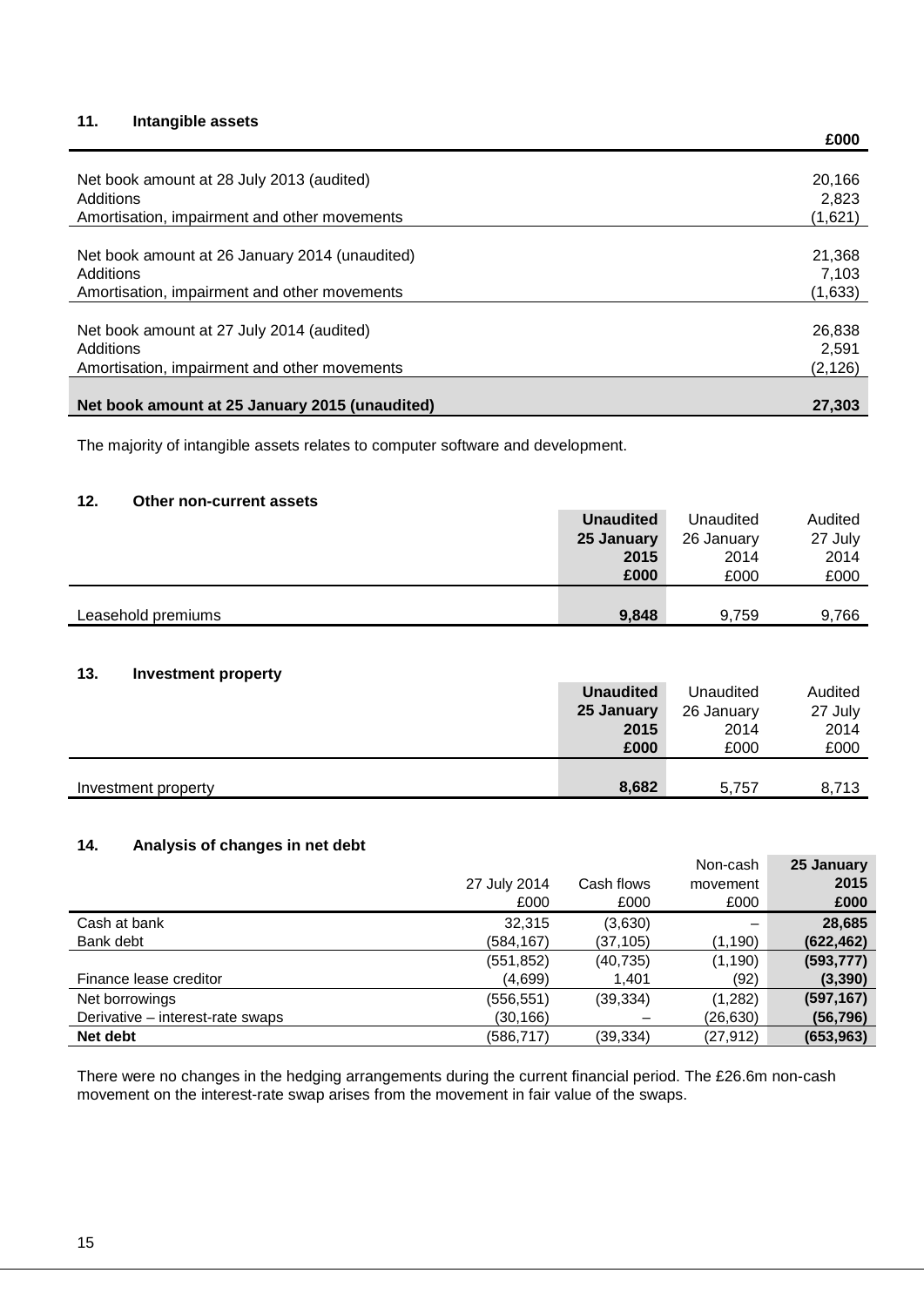# **15. Fair values**

The table below highlights any differences between book value and fair value of financial instruments.

|                                                | <b>Unaudited</b><br>25 January<br>2015<br><b>Book value</b><br>£000 | <b>Unaudited</b><br>25 January<br>2015<br><b>Fair value</b><br>£000 | Unaudited<br>26 January<br>2014<br>Book value<br>£000 | Unaudited<br>26 January<br>2014<br>Fair value<br>£000 |
|------------------------------------------------|---------------------------------------------------------------------|---------------------------------------------------------------------|-------------------------------------------------------|-------------------------------------------------------|
| <b>Financial assets</b>                        |                                                                     |                                                                     |                                                       |                                                       |
| Cash and cash equivalents                      | 28,685                                                              | 28,685                                                              | 27,029                                                | 27,029                                                |
| Trade receivables                              | 2,555                                                               | 2,555                                                               | 2,554                                                 | 2,554                                                 |
| <b>Financial liabilities at amortised cost</b> |                                                                     |                                                                     |                                                       |                                                       |
| Trade and other payables                       | (204, 873)                                                          | (204, 873)                                                          | (182, 492)                                            | (182, 492)                                            |
| Finance lease obligations                      | (3, 390)                                                            | (3, 477)                                                            | (7, 490)                                              | (7,580)                                               |
| Long-term borrowings                           | (622, 462)                                                          | (646, 130)                                                          | (519, 125)                                            | (522, 457)                                            |
|                                                |                                                                     |                                                                     |                                                       |                                                       |
| Financial liabilities at fair value            |                                                                     |                                                                     |                                                       |                                                       |
| through profit or loss                         |                                                                     |                                                                     |                                                       |                                                       |
| Interest-rate swaps                            | (56, 796)                                                           | (56, 796)                                                           | (33, 688)                                             | (33,688)                                              |

The fair value of finance leases has been calculated by discounting the expected cash flows at the period end's prevailing interest rates.

The fair value of derivatives has been calculated by discounting all future cash flows by the market yield curve at the balance sheet date.

The fair value of borrowings has been calculated by discounting the expected future cash flows at the period end's prevailing interest rates.

#### **Interest-rate swaps**

At 25 January 2015, the Company had fixed-rate swaps designated as hedges of floating-rate borrowings. The floating-rate borrowings are interest-bearing borrowings at rates based on LIBOR, fixed for periods of one month. The interest-rate swaps of the floating-rate borrowings were assessed to be effective.

| <b>Changes in valuation of swaps</b>              | Change in<br>fair value<br>£000 | Deferred<br>tax<br>£000 | Total<br>£000 |
|---------------------------------------------------|---------------------------------|-------------------------|---------------|
| Fair value at 26 January 2014 (unaudited)         | (33, 688)                       | 6,738                   | (26,950)      |
| Gain taken directly to other comprehensive income | 3.522                           | (705)                   | 2,817         |
| Fair value at 27 July 2014 (audited)              | (30, 166)                       | 6,033                   | (24, 133)     |
| Loss taken directly to other comprehensive income | (26,630)                        | 5,326                   | (21, 304)     |
| Fair value at 25 January 2015 (unaudited)         | (56, 796)                       | 11,359                  | (45,437)      |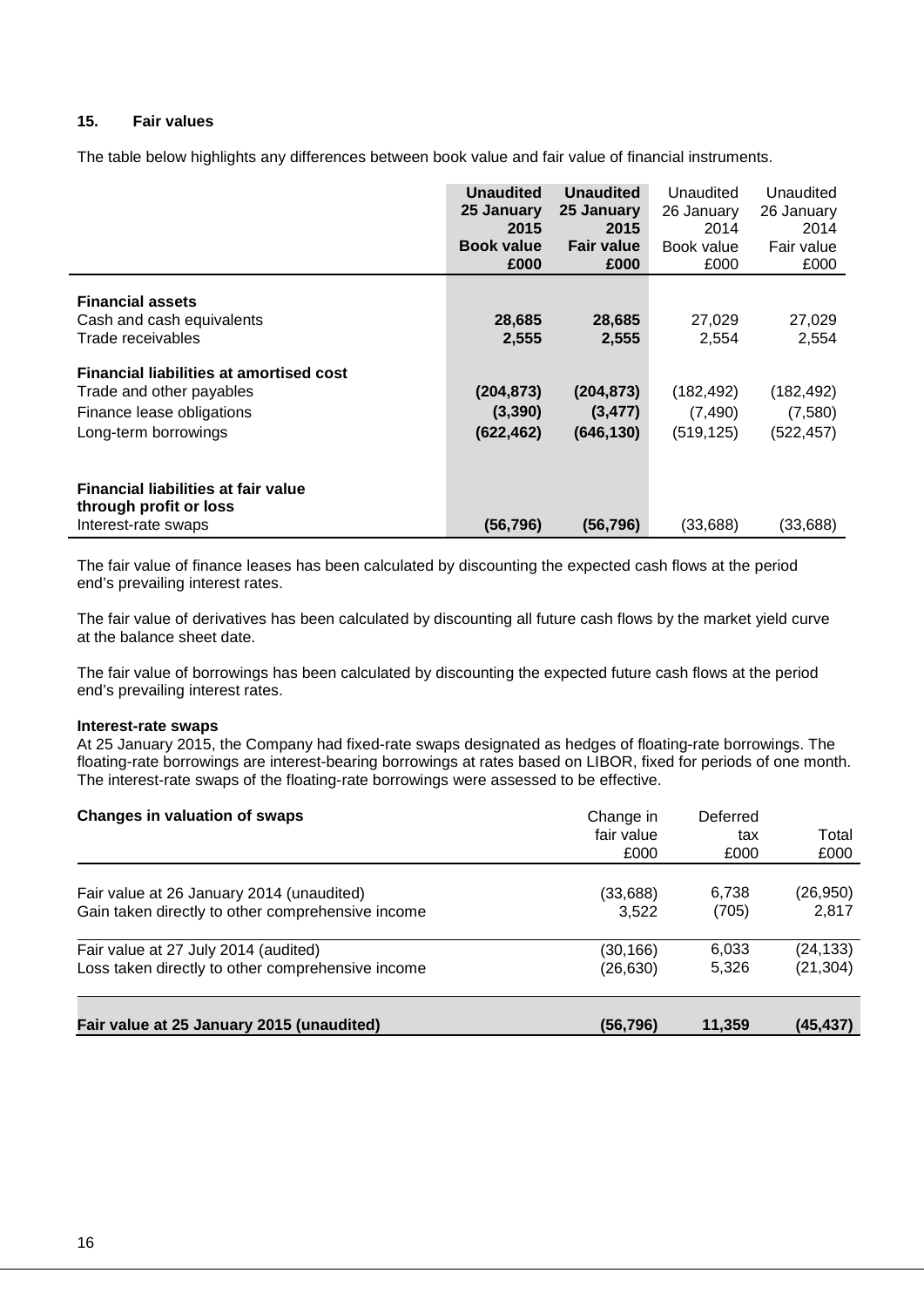# **Fair value of financial assets and liabilities**

Effective from 27 July 2009, the Company adopted the amendment to IFRS 7 for financial instruments which are measured in the balance sheet at fair value. This requires disclosure of fair value measurements by level, using the following fair value measurement hierarchy:

- Quoted prices in active markets for identical assets or liabilities (level 1)
- Inputs other than quoted prices included in level 1 which are observable for the asset or liability, either directly or indirectly (level 2)
- Inputs for the asset or liability which are not based on observable market data (level 3)

The fair value of the interest-rate swaps of £56.8m is considered to be level 2. All other financial assets and liabilities are measured in the balance sheet at amortised cost.

#### **16. Dividends paid and proposed**

|                                    | 26 weeks   | 26 weeks   | 52 weeks |
|------------------------------------|------------|------------|----------|
|                                    | ended      | ended      | ended    |
|                                    | 25 January | 26 January | 27 July  |
|                                    | 2015       | 2014       | 2014     |
|                                    | £000       | £000       | £000     |
|                                    |            |            |          |
| Paid in the period                 |            |            |          |
| 2013 final dividend                |            | 9,987      | 9,987    |
| 2014 interim dividend              |            |            | 4,962    |
| 2014 final dividend                | 9,761      |            |          |
|                                    |            |            |          |
|                                    | 9,761      | 9,987      | 14,949   |
|                                    |            |            |          |
| Dividends in respect of the period |            |            |          |
| Interim dividend                   | 4,744      | 4,970      |          |
| Final dividend                     |            |            | 9,761    |
|                                    |            |            |          |
|                                    | 4,744      | 4,970      | 9,761    |
|                                    |            |            |          |
| Dividend per share                 | 4p         | 4p         | 8p       |

#### **17. Share capital**

|                                                | Number of<br>shares<br>000s | <b>Share</b><br>capital<br>£000 |
|------------------------------------------------|-----------------------------|---------------------------------|
|                                                |                             |                                 |
| Opening balance at 28 July 2013 (audited)      | 126,036                     | 2,521                           |
| Repurchase of shares                           | (411)                       | (8)                             |
|                                                |                             |                                 |
| Closing balance at 26 January 2014 (unaudited) | 125,625                     | 2,513                           |
|                                                |                             |                                 |
| Closing balance at 27 July 2014 (audited)      | 122,968                     | 2,460                           |
| Repurchase of shares                           | (92)                        | (10)                            |
|                                                |                             |                                 |
| Closing balance at 25 January 2015 (unaudited) | 122,876                     | 2,450                           |

All issued shares are fully paid.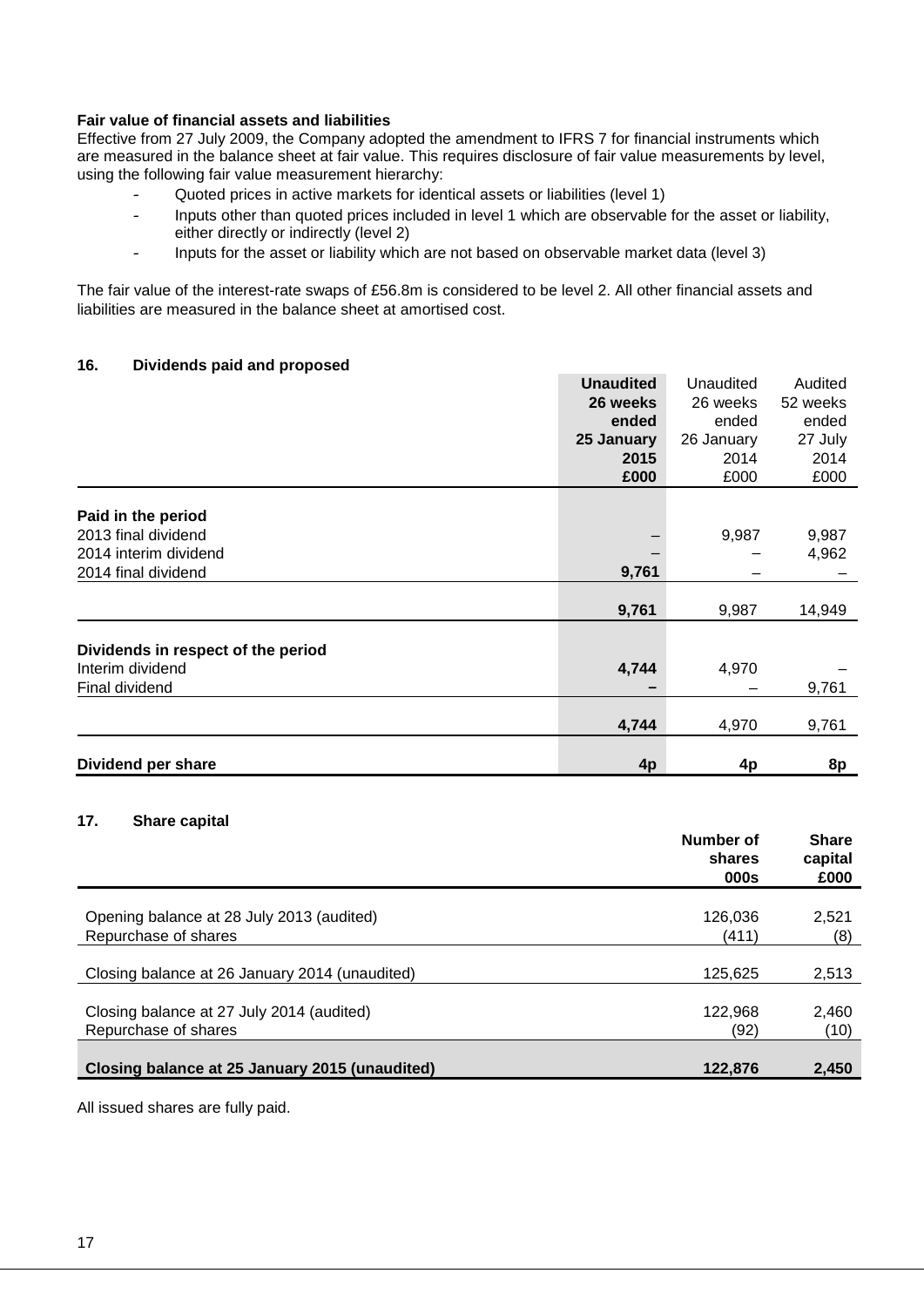# **18. Related-party disclosure**

There were no material changes to related-party transactions described in the last annual financial statements. There have been no related-party transactions having a material effect on the Company's financial position or performance in the first half of the current financial year.

# **19. Capital commitments**

The Company had £1.2m capital commitments for which no provision had been made, in respect of property, plant and equipment, at 25 January 2015 (2014: £Nil).

The Company has some sites in the property pipeline; however, any legal commitment is contingent on planning and licensing. Therefore, there are no commitments at the balance sheet date, in respect of these sites.

# **20. Events after the balance sheet date**

Following the period's end, the Company concluded an amendment and extension of its existing banking facility. A new non-amortising £820m facility was arranged, expiring in February 2020. The facility is syndicated by a total of 11 lenders. Our £20m overdraft remains in place.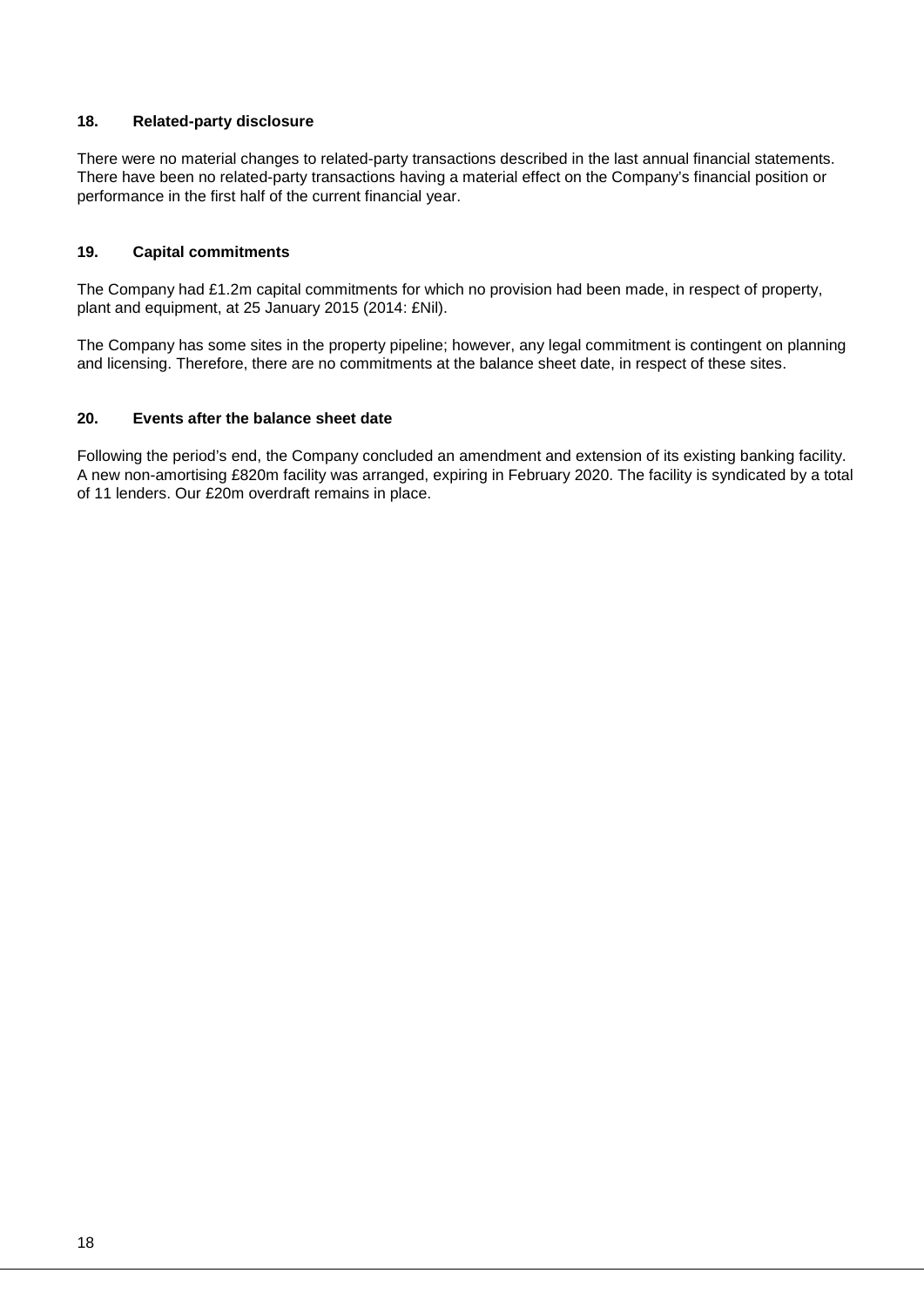# **STATEMENT OF DIRECTORS' RESPONSIBILITIES**

The directors confirm that this condensed interim financial information has been prepared in accordance with IAS 34, as adopted by the European Union, and that the interim management report includes a fair review of the information required by DTR 4.2.7 and DTR 4.2.8, namely:

- an indication of important events which have occurred during the first 26 weeks and their impact on the condensed set of financial statements, plus a description of the changes in principal risks and uncertainties for the remaining 26 weeks of the financial year.
- material related-party transactions in the first 26 weeks and any material changes in the related-party transactions described in the last annual report.

The directors of J D Wetherspoon plc are listed in the J D Wetherspoon annual report for 27 July 2014, with the exception of Kirk Davis, who resigned on 11 November 2014. A list of current directors is maintained on the J D Wetherspoon plc website: www.jdwetherspoon.co.uk

**By order of the board**

**John Hutson Director** 12 March 2015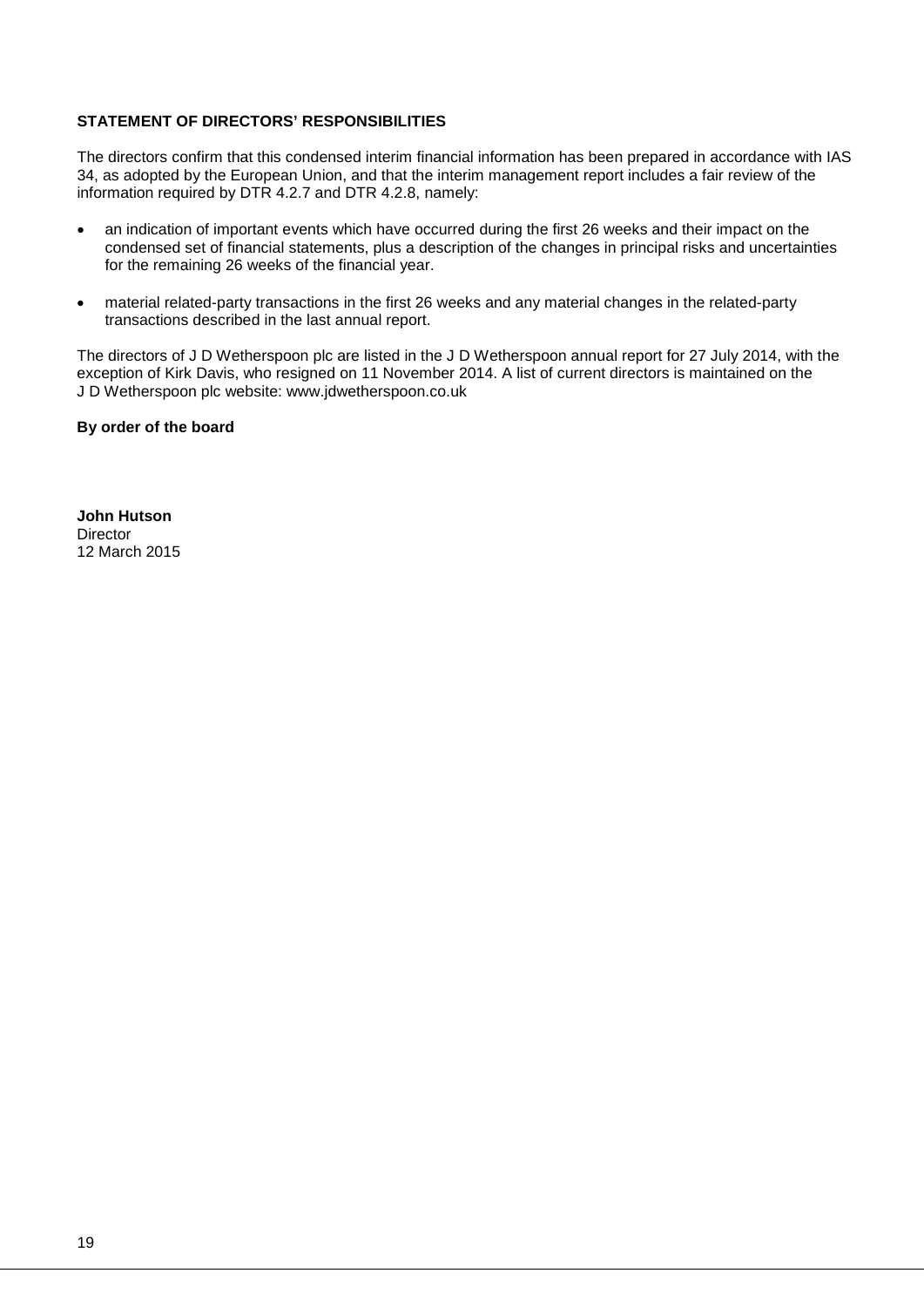#### *Independent review report to J D Wetherspoon plc*

# **Report on the Interim Report 2015**

### **Our conclusion**

We have reviewed the condensed consolidated interim financial statements, defined below, in the Interim Report 2015 of J D Wetherspoon plc for the 26 weeks ended 25<sup>th</sup> January 2015. Based on our review, nothing has come to our attention that causes us to believe that the condensed consolidated interim financial statements are not prepared, in all material respects, in accordance with International Accounting Standard 34 as adopted by the European Union and the Disclosure and Transparency Rules of the United Kingdom's Financial Conduct Authority.

This conclusion is to be read in the context of what we say in the remainder of this report.

#### **What we have reviewed**

The condensed consolidated interim financial statements, which are prepared by J D Wetherspoon plc, comprise:

- the balance sheet as at  $25<sup>th</sup>$  January 2015;
- the income statement and statement of comprehensive income for the period then ended;
- the cash flow statement for the period then ended;
- the statement of changes in equity for the period then ended; and
- the explanatory notes to the condensed consolidated interim financial statements.

As disclosed in note 2, the financial reporting framework that has been applied in the preparation of the full annual financial statements of the group is applicable law and International Financial Reporting Standards (IFRSs) as adopted by the European Union.

The condensed consolidated interim financial statements included in the Interim Report 2015 have been prepared in accordance with International Accounting Standard 34, 'Interim Financial Reporting', as adopted by the European Union and the Disclosure and Transparency Rules of the United Kingdom's Financial Conduct Authority.

#### **What a review of condensed consolidated financial statements involves**

We conducted our review in accordance with International Standard on Review Engagements (UK and Ireland) 2410, 'Review of Interim Financial Information Performed by the Independent Auditor of the Entity' issued by the Auditing Practices Board for use in the United Kingdom. A review of interim financial information consists of making enquiries,

primarily of persons responsible for financial and accounting matters, and applying analytical and other review procedures.

A review is substantially less in scope than an audit conducted in accordance with International Standards on Auditing (UK and Ireland) and, consequently, does not enable us to obtain assurance that we would become aware of all significant matters that might be identified in an audit. Accordingly, we do not express an audit opinion.

We have read the other information contained in the Interim Report 2015 and considered whether it contains any apparent misstatements or material inconsistencies with the information in the condensed consolidated interim financial statements.

### **Responsibilities for the condensed consolidated interim financial statements and the review**

#### **Our responsibilities and those of the directors**

The Interim Report 2015, including the condensed consolidated interim financial statements, is the responsibility of, and has been approved by, the directors. The directors are responsible for preparing the Interim Report 2015 in accordance with the Disclosure and Transparency Rules of the United Kingdom's Financial Conduct Authority.

Our responsibility is to express to the company a conclusion on the condensed consolidated interim financial statements in the Interim Report 2015 based on our review. This report, including the conclusion, has been prepared for and only for the company for the purpose of complying with the Disclosure and Transparency Rules of the Financial Conduct Authority and for no other purpose. We do not, in giving this conclusion, accept or assume responsibility for any other purpose or to any other person to whom this report is shown or into whose hands it may come save where expressly agreed by our prior consent in writing.

PricewaterhouseCoopers LLP Chartered Accountants 12 March 2015 St.Albans

Notes:

(a) The maintenance and integrity of the J D Wetherspoon plc website is the responsibility of the directors; the work carried out by the auditors does not involve consideration of these matters and, accordingly, the auditors accept no responsibility for any changes that may have occurred to the financial statements since they were initially presented on the website.

(b) Legislation in the United Kingdom governing the preparation and dissemination of financial statements may differ from legislation in other jurisdictions.